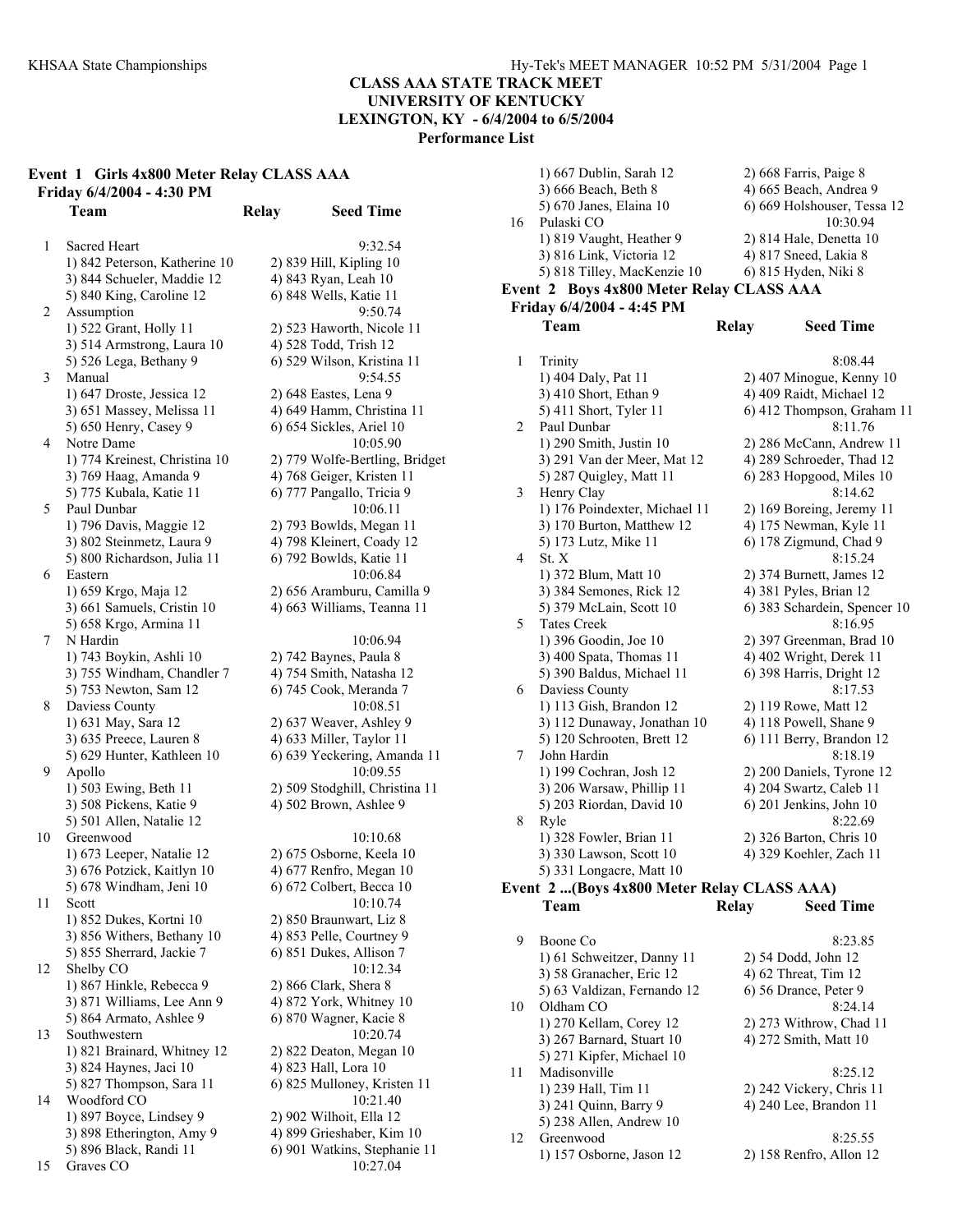3) 152 Croxton, DJ 12 4) 153 Eaton, Michael 10<br>5) 155 Howard, Matt 12 6) 156 Midgett, Drake 10 6) 156 Midgett, Drake 10<br> $8:27.55$ 13 Manual 1) 132 Schuler, John 12 2) 131 Rothschild, Daniel 12 3) 127 Gordon, Graham 12 4) 128 Haworth, Michael 12 5) 126 Fuchs, Drew 10 6) 129 Parks, Jason 10 14 Eastern 8:27.93 1) 135 Boyd, Andrew 11 2) 134 Baptiste, Diego 11 3) 139 Duncan, Kristopher 11  $\qquad$  4) 142 Smithson, Andrew 10 5) 140 Lankerd, Tyler 11 6) 138 Dumas, Ciendy 10 15 Pulaski CO 8:47.24<br>1) 316 Smith, Nate 10 2) 313 Jenkins, Patrick  $2)$  313 Jenkins, Patrick 10 3) 307 Browning, Allen 9 4) 310 Dobbs, Chase 9<br>5) 311 Good, Jeff 11 6) 308 Brumley, Justin 6) 308 Brumley, Justin 7<br> $8:48.24$ 16 Lincoln CO 1) 221 Burdette, Aliza 9 2) 226 Sanders, Brandon 11 3) 229 Wilkenson, Jordan 8 4) 228 Todd, Nate 9 5) 225 Ruckel, Landon 10 6) 227 Spicer, Avery 7

#### **Event 3 Girls 100 Meter Hurdles CLASS AAA Prelims Friday 6/4/2004 - 5:00 PM**

|                | <b>FINAY U/T/400T - J.00 LIM</b> |    |                    |        |      |
|----------------|----------------------------------|----|--------------------|--------|------|
|                | Name                             | Yr |                    | School | Seed |
| Time           |                                  |    |                    |        |      |
|                |                                  |    |                    |        |      |
| 1              | 785 Johnson, Kelsey              | 10 | Owensboro          | 16.09  |      |
| 2              | 763 Brossart, Rebecca            | 11 | Notre Dame         | 16.17  |      |
| 3              | 721 Wallace, Amber               | 12 | Lafayette          | 16.22  |      |
| $\overline{4}$ | 740 Dirkes, Laken                | 9  | Marshall CO        | 16.33  |      |
| 5              | 645 Stanek, Holly                | 10 | Dixie Hts          | 16.34  |      |
| 6              | 884 Gage, Danielle               | 12 | <b>Tates Creek</b> | 16.36  |      |
| 7              | 536 Shumake, Elaina              | 11 | Ballard            | 16.37  |      |
| 8              | 702 Cabrera, Nicole              | 10 | John Hardin        | 16.41  |      |
| 9              | 575 Tackett, Alayna              | 11 | Boyd Co            | 16.61  |      |
| 10             | 568 Whalen, Krista               | 12 | Boone Co           | 16.78  |      |
| 11             | 888 Valley, Christine            | 9  | Waggener           | 16.81  |      |
| 12             | 680 Gray, Katelyn                | 9  | Harrison CO        | 16.97  |      |
| 13             | 641 Hug, Aupala                  | 11 | Dixie Hts          | 16.98  |      |
| 14             | 831 Lampman, Elena               | 9  | Ryle               | 16.98  |      |
| 15             | 739 Wagenseller, Shelby          | 7  | Male               | 17.48  |      |
| 16             | 544 Jolly, Ashley                | 11 | Barren CO          | 17.84  |      |
| 17             | 615 Smallwood, Katie             | 10 | Clay CO            | 18.14  |      |
|                |                                  |    |                    |        |      |

#### **Event 4 Boys 110 Meter Hurdles CLASS AAA Prelims Friday 6/4/2004 - 5:15 PM**

|             | Name               | Yr |                | School | Seed |
|-------------|--------------------|----|----------------|--------|------|
| <b>Time</b> |                    |    |                |        |      |
| 1           | 100 Duncan, Tim    | 11 | Cov Cath       | 14.51  |      |
| 2           | 159 Franklin, Adam |    | 12 Harrison CO | 14.75  |      |
| 3           | 266 Woodrow, Scott |    | 12 N Hardin    | 15.10  |      |
| 4           | 254 Bini, Calvin   | 11 | N Hardin       | 15.11  |      |
| 5           | 68 Baffour, Tony   | 11 | Bryan St       | 15.19  |      |
| 6           | 66 Bowling, Jeff   | 11 | Boyd Co        | 15.29  |      |
| 7           | 60 Meeks, Quron    | 11 | Boone Co       | 15.40  |      |
| 8           | 98 Feist, Joe      | 12 | Conner         | 15.51  |      |
| 9           | 133 Atkins, Davin  | 11 | Eastern        | 15.59  |      |
| 10          | 197 Williams, Tim  | 12 | J-Town         | 15.68  |      |
| 11          | 280 Schneider, CJ  | 10 | Owensboro      | 15.71  |      |
| 12          | 123 Leichty, Matt  | 11 | Dixie Hts      | 15.72  |      |
| 13          | 75 Morton, Steve   | 10 | Bryan St       | 15.98  |      |
| 14          | 321 Riggs, Richard | 12 | Southwestern   | 16.04  |      |
| 15          | 149 Smith, Jarrod  | 12 | Grayson CO     | 16.11  |      |

| 16                       | 371 Warf, Cory                                    |    | 12 S Laurel                  | 17.04                       |      |
|--------------------------|---------------------------------------------------|----|------------------------------|-----------------------------|------|
|                          | Event 5 Girls 100 Meter Dash CLASS AAA Prelims    |    |                              |                             |      |
|                          | Friday 6/4/2004 - 5:30 PM                         |    |                              |                             |      |
|                          | Name                                              | Yr |                              | <b>School</b>               | Seed |
| Time                     |                                                   |    |                              |                             |      |
|                          |                                                   |    |                              |                             |      |
|                          |                                                   |    |                              |                             |      |
| $\mathbf{1}$             | 712 Boyd, Lesa                                    | 11 | Lafayette                    | 12.35                       |      |
| $\overline{c}$           | 580 Henderson, Casey                              |    | 11 Bryan St                  | 12.46                       |      |
| 3                        | 593 Belle, Brittaney                              |    | 11 Central                   | 12.65                       |      |
| $\overline{\mathcal{L}}$ | 576 Broadus, Tonisha                              |    | 10 Bryan St                  | 12.76                       |      |
| 5                        | 686 Farris, Ashley                                |    | 12 Henderson CO              | 12.76                       |      |
| 6                        | 740 Dirkes, Laken                                 |    | 9 Marshall CO                | 12.80                       |      |
| 7                        | 597 Jones, Allisha                                |    | 12 Central                   | 12.88                       |      |
| 8                        | 797 Johnson, Tara                                 |    | 10 Paul Dunbar               | 12.89                       |      |
| 9                        | 748 Jackson, Kesha                                |    | 12 N Hardin                  | 12.89                       |      |
| 10                       | 880 Reed, Whitney                                 | 11 | S Laurel                     | 12.94                       |      |
| 11                       | 881 Buckner, Latonya                              |    | 8 Tates Creek                | 12.99                       |      |
| 12                       | 537 Styles, Ciara                                 |    | 11 Ballard                   | 13.22                       |      |
| 13                       | 756 Bradford, Ashley                              |    | 10 N Laurel                  | 13.24                       |      |
| 14                       | 700 Petty, Kharina                                | 9. | J-Town                       | 13.37                       |      |
| 15                       | 828 Buerger, Emily                                | 8  | Ryle                         | 13.62                       |      |
| 16                       | 592 Wells, Shelley                                |    | 12 Campbell Co               | 13.70                       |      |
|                          | Event 6 Boys 100 Meter Dash CLASS AAA Prelims     |    |                              |                             |      |
|                          |                                                   |    |                              |                             |      |
|                          | Friday 6/4/2004 - 5:40 PM                         |    |                              |                             |      |
|                          | <b>Name</b>                                       | Yr |                              | School                      | Seed |
| <b>Time</b>              |                                                   |    |                              |                             |      |
|                          |                                                   |    |                              |                             |      |
| $\mathbf{1}$             | 77 Seals, Chris                                   |    | 12 Bryan St                  | 11.00                       |      |
| $\overline{c}$           | 195 Petty, Joe                                    |    | 12 J-Town                    | 11.16                       |      |
| 3                        | 274 Douglas, Derrick                              |    | 11 Owensboro                 | 11.20                       |      |
| $\overline{4}$           | 74 Morton, Robin                                  |    | 12 Bryan St                  | 11.22                       |      |
| 5                        | 87 Applewhite, Danilo                             |    | 11 Cent Har                  | 11.25                       |      |
| 6                        | 183 Pulley, Curtis                                | 11 |                              | 11.25                       |      |
| 7                        |                                                   | 11 | Hopkinsville<br>Christian CO |                             |      |
|                          | 97 Wharton, Tim                                   |    |                              | 11.27<br>11.34              |      |
| 8                        | 298 Brown, Wesley                                 | 10 | Prp                          |                             |      |
| 9                        | 414 Smith, Alfonso                                | 11 | Waggener                     | 11.38                       |      |
|                          | Event 6  (Boys 100 Meter Dash CLASS AAA Prelims)  |    |                              |                             |      |
|                          | <b>Name</b>                                       | Yr |                              | School                      | Seed |
| Time                     |                                                   |    |                              |                             |      |
|                          |                                                   |    |                              |                             |      |
| 10                       | 279 Moorman, Jamar                                |    | 12 Owensboro                 | 11.41                       |      |
| 11                       | 234 Estill, Thomas                                |    | 11 Madison Central           | 11.41                       |      |
| 12                       | 144 Hicks, Jesse                                  | 11 | Fern Creek                   | 11.47                       |      |
| 13                       | 418 Winston, Rontay                               |    | 10 Waggener                  | 11.47                       |      |
| 14                       | 337 Stockdill, Steven                             |    | 10 Ryle                      | 11.50                       |      |
| 15                       | 207 Blume, Ron                                    |    | 10 Johnson Cent              | 11.54                       |      |
| 16                       | 364 Wright, Larry                                 | 12 | Simon Ken                    | 11.54                       |      |
|                          |                                                   |    |                              |                             |      |
| 17                       | 367 Labore, David                                 | 11 | S Laurel                     | 11.64                       |      |
|                          | Event 7 Girls 4x200 Meter Relay CLASS AAA Prelims |    |                              |                             |      |
|                          | Friday 6/4/2004 - 5:50 PM                         |    |                              |                             |      |
|                          | Team                                              |    | <b>Relay</b>                 | <b>Seed Time</b>            |      |
|                          |                                                   |    |                              |                             |      |
| 1                        | Central                                           |    |                              | 1:45.33                     |      |
|                          | 1) 593 Belle, Brittaney 11                        |    |                              | 2) 598 McCellon, Andrewa 10 |      |
|                          | 3) 594 Davies, Brittnay 10                        |    |                              | 4) 597 Jones, Allisha 12    |      |
|                          | 5) 601 Smyzer, Jacques 9                          |    |                              | 6) 595 Evans, Lecreasa 10   |      |
| $\overline{2}$           | Henderson CO                                      |    |                              | 1:46.99                     |      |
|                          |                                                   |    |                              |                             |      |
|                          | 1) 686 Farris, Ashley 12                          |    |                              | 2) 691 Reed, Chelsea 9      |      |
|                          | 3) 689 Joseph, Olivia 11                          |    |                              | 4) 692 Turner, Brittney 8   |      |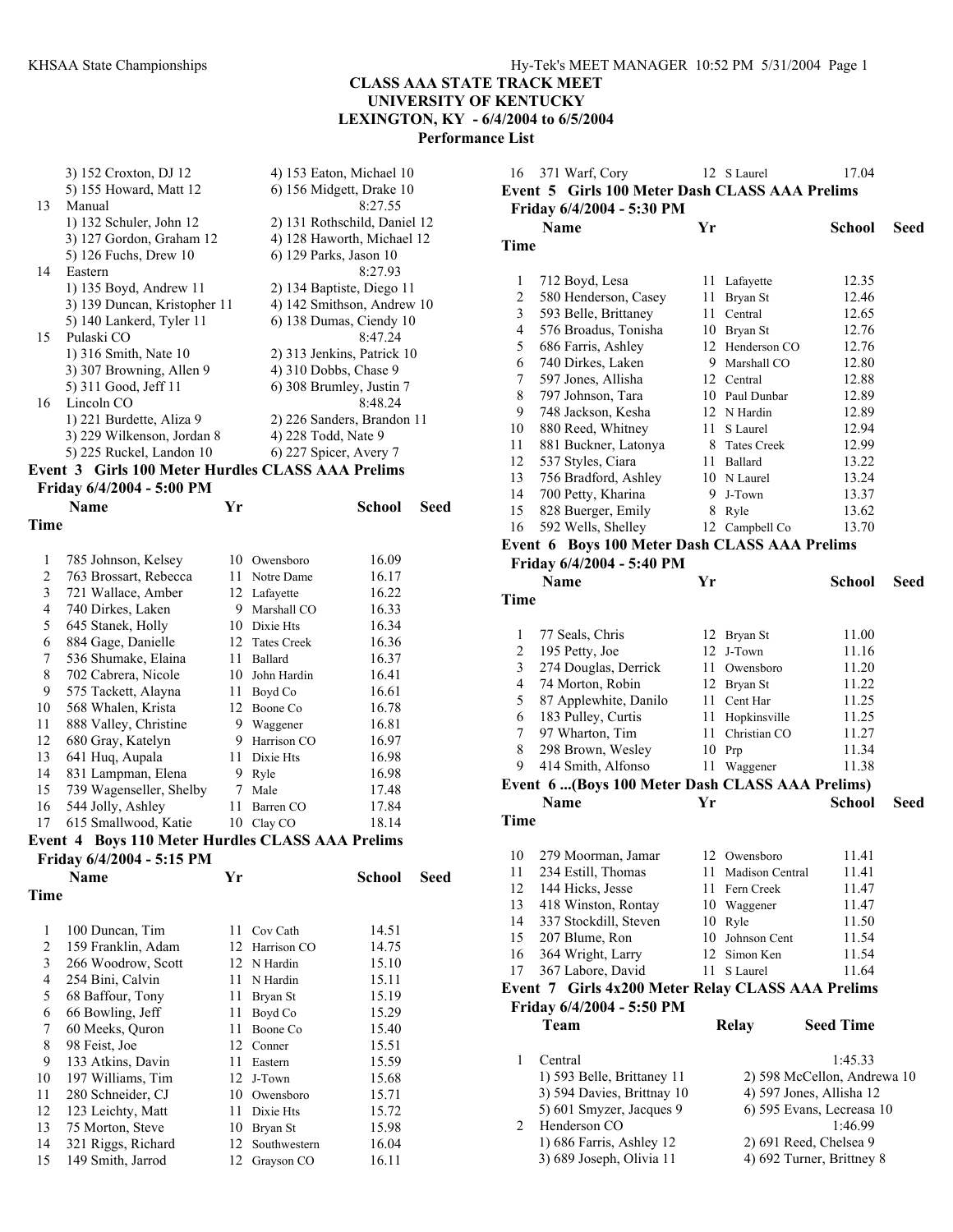5) 690 Owens, Cassie 11 6) 685 Farley, Elizabeth 11 3 Lafayette 1:47.32 1) 721 Wallace, Amber 12 2) 712 Boyd, Lesa 11 3) 716 Clark, Lucy 11 4) 719 Mobley, Alex 10 5) 714 Charles, Jessica 11 6) 713 Butler, Jaleesa 8 4 Shelby CO 1:48.23 1) 868 Lemon, Lyndsay 10 2) 865 Brinley, Ashley 11 3) 869 Sims, Becca 10 4) 867 Hinkle, Rebecca 9 5) 866 Clark, Shera 8 6) 871 Williams, Lee Ann 9 5 Eastern 1:48.72 1) 660 McCoy, Danielle 11 2) 659 Krgo, Maja 12 3) 657 Clark, Chani 10 4) 663 Williams, Teanna 11 5) 658 Krgo, Armina 11 6 J-Town 1:48.83 1) 698 Laporta, Stephanie 10 2) 700 Petty, Kharina 9 3) 701 Petty, Khatrina 9 4) 696 Baxter, Jasmin 11 5) 697 Gill, Ebony 12 6) 699 Newberry, Rhyan 10 7 Owensboro 1:48.99 1) 782 Crawford, Taylor 10 2) 785 Johnson, Kelsey 10 3) 787 Murphy, Mariah 7 4) 783 Douglas, Brittany 9 5) 788 Ray, Lemesha 8 6) 786 Johnson, Nikki 7 Apollo 1:49.16 1) 504 Lawrence, Boo 10 2) 510 Tutt, Taiwanna 10 3) 511 Wilson, Tamecia 10 4) 502 Brown, Ashlee 9 5) 505 McHenry, Keyocko 10 9 John Hardin 1:49.20 1) 703 Maxie, Tabitha 11 2) 704 Poirier, Jerica 9 3) 705 Raye, Nicole 10 4) 702 Cabrera, Nicole 10 5) 708 Vogel, Danielle 10 6) 706 Richard, Latisha 10 10 Notre Dame 1:49.26 1) 773 Kerr, Samantha 9 2) 765 France, Jen 12 3) 763 Brossart, Rebecca 11 4) 778 Rosing, Rachel 12 5) 762 Board, Jamie 9 6) 776 Moser, Courtney 10 11 Ballard 1:49.33 1) 536 Shumake, Elaina 11 2) 537 Styles, Ciara 11 3) 535 Robinson, Kristyn 10 4) 534 Parker, Brittney 10 5) 532 Chapman, Jennifer 11 6) 533 Davis, Tiffany 9 12 Bowling Gr 1:49.73 1) 569 Greer, Eugenia 12 2) 572 Waller, Cierra 11 3) 570 Sears, Lea 11 4) 573 Whitlow, Taylor 11 5) 574 Wilson, Brittney 9  $\qquad$  6) 571 Sweatt, Ashley 9 13 Bryan St 1:50.92 1) 579 Griggs, Aimee 8 2) 578 Cotton, Whitney 9 3) 580 Henderson, Casey 11 4) 576 Broadus, Tonisha 10 5) 581 Taylor, Brittany 8 6) 582 Walker, Tamica 10 14 N Laurel 1:51.24 1) 761 Roe, Maggie 10 2) 759 Irizarry, Karla 10 3) 757 Bundy, Whitney 12 4) 756 Bradford, Ashley 10 5) 760 Manning, Sara 12 6) 758 Dezarn, Lana 10 15 Ryle 1:51.39 1) 834 Roth, Jessi 11 2) 833 Ross, Abby 10 3) 835 Sayler, Erica 10 4) 831 Lampman, Elena 9 5) 830 Elkins, Kaitlyn 6 6) 832 McHugh, Rachel 10 16 Whitley CO 1:53.94 1) 889 Darnell, Brandie 12 2) 891 Mahan, Joanna 11 3) 890 Haynes, Kayla 10 4) 893 Rucker, Jessica 10 5) 894 Sasser, Shelly 11 6) 895 Sulfridge, Whitney 11 **Event 8 Boys 4x200 Meter Relay CLASS AAA Prelims Friday 6/4/2004 - 5:55 PM** 

| Feam |  |  |
|------|--|--|

**Team Relay Seed Time** 

#### 1 J-Town 1:29.80 1) 195 Petty, Joe 12 2) 187 Calvin, Evan 12 3) 190 Hardy, Pat 12 4) 196 Randle, Anthony 12 5) 192 Lucas, Carey 12 6) 194 Nelson, Chan 12 2 Hopkinsville 1:30.76 1) 184 Watkins, Joshua 12 2) 179 Cole, Dewey 11 3) 180 Daise, Deanthony 12 4) 183 Pulley, Curtis 11 5) 181 Hawkins, Vincent 9 6) 182 Lynch, Blaine 12 3 Waggener 1:31.02 1) 418 Winston, Rontay 10 2) 417 Thompson, Corey 11 3) 416 Taylor, Robert 12 4) 414 Smith, Alfonso 11 5) 413 Crumb, Brian 11 N Hardin 1:31.72 1) 265 Watson, Kevin 12 2) 254 Bini, Calvin 11 3) 255 Dew, Asa 12 4) 258 Guions, Demetrius 12 5) 260 Johnson, Ferantee 9 6) 259 Horne, Cornelius 11 5 Daviess County 1:31.96 1) 116 Logsdon, Nathan 11 2) 117 Moseley, Brandon 12 3) 110 Beddow, Tyler 10 4) 118 Powell, Shane 9 5) 120 Schrooten, Brett 12 6) 121 Treesh, Sammy 11 **Event 8 ...(Boys 4x200 Meter Relay CLASS AAA Prelims) Team Relay Seed Time**  6 Owensboro 1:31.96 1) 278 Moorman, Donovan 11 2) 277 Humphreys, John 10 3) 282 Wimsatt, Tyler 10 4) 276 Gilbert, Chris 12<br>5) 274 Douglas, Derrick 11 6) 281 Skinner, Lee 10 5) 274 Douglas, Derrick 11 7 Bryan St 1:32.25 1) 70 Jackson, Anthony 12 2) 77 Seals, Chris 12 3) 78 Stevenson, Justin 10 4) 67 Andrews, Jamaun 11 5) 75 Morton, Steve 10 6) 74 Morton, Robin 12 8 Cent Har 1:32.47 1) 88 Cook, Bobby 10 2) 91 Hinton, Bobby 12 3) 87 Applewhite, Danilo 11  $\qquad$  4) 93 Taylor, Travell 10 5) 89 Diaz, David 11 6) 94 Williams, Daryl 11 9 Eastern 1:33.39 1) 136 Carter, Rashun 11 2) 137 Coffman, Trent 10 3) 141 Smith, Ronald 12 4) 133 Atkins, Davin 11 5) 143 Thomas, Jeremiah 10 St. X 1:33.47 1) 385 Spalding, Shawn 10 2) 380 Montano, Matt 10 3) 382 Russ, Josh 11 4) 386 Stough, John 12<br>5) 373 Boniakowski, Paul 11 6) 378 Jensen, Carev 10 5) 373 Boniakowski, Paul 11 11 Tates Creek 1:33.49 1) 392 Cannon, Jamyle 10 2) 391 Ballard, George 10 3) 395 Coleman, James 9 4) 401 Vereen, Ken 10

5) 393 Carter, Coy 12 6) 399 Smith, Dale 10 12 Henderson CO 1:33.56 1) 164 Lamar, Chris 10 2) 160 Baker, Kel 9 3) 163 Gish, Jacob 12 4) 168 White, Chase 12 5) 161 Butts, Byron 12 6) 167 Taylor, Brandon 9 13 Boone Co 1:33.67 1) 57 Floyd, Chase 12 2) 53 Coldiron, Josh 12 3) 55 Dowell, Jamal 12 4) 64 Willson, Kyle 11 5) 52 Bogel, Andre 12 6) 59 Kammer, Anthony 10 14 Ryle 1:34.21 1) 332 Madlom, Tyler 10 2) 335 Parrett, Dustin 12 3) 327 Chamberlain, Nick 11 4) 337 Stockdill, Steven 10 5) 333 Morgan, Drew 10 6) 334 Morton, David 10 15 Johnson Cent 1:38.04 1) 207 Blume, Ron 10 2) 208 Caudill, Cory 11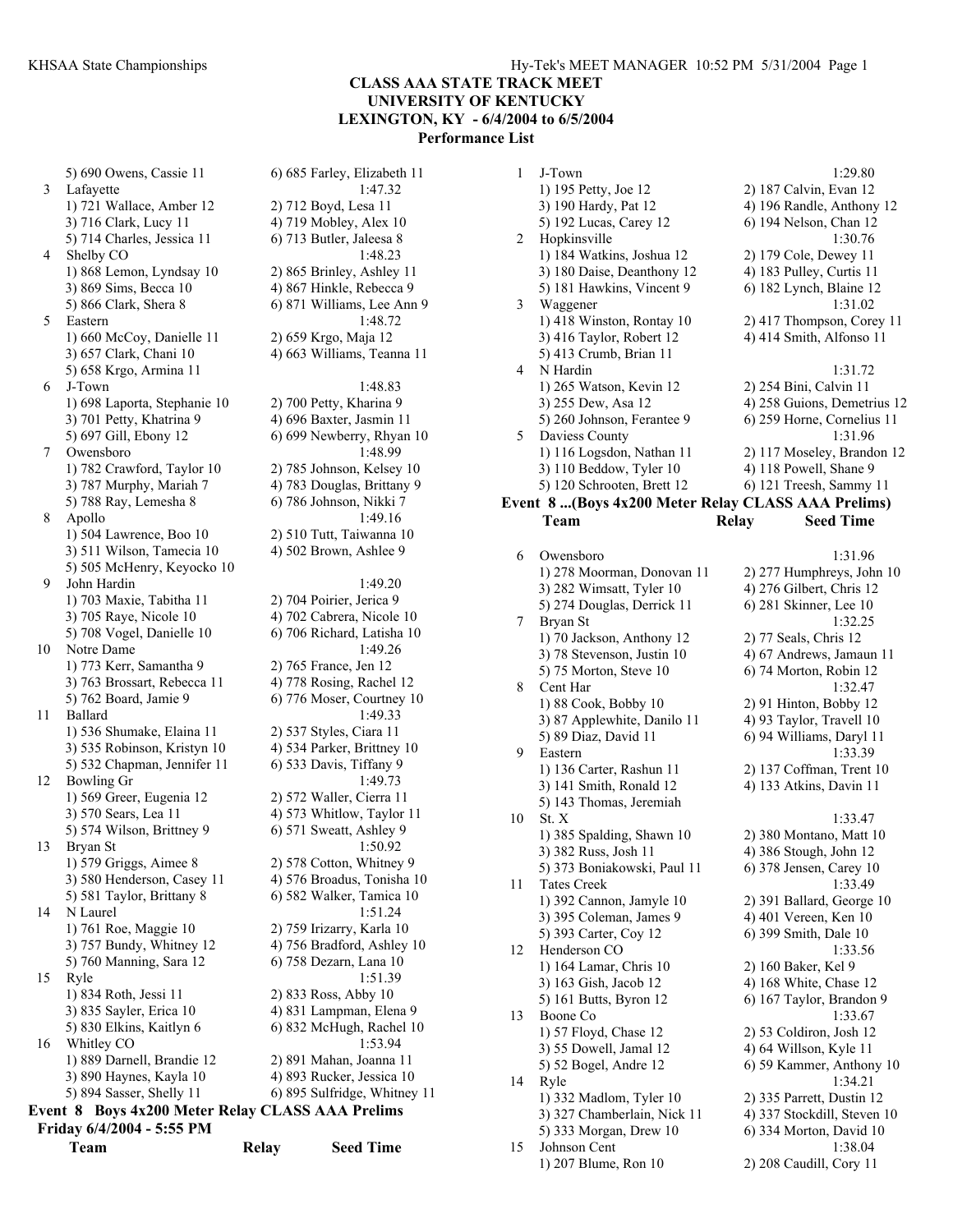3 Owensboro 51.07

# **CLASS AAA STATE TRACK MEET UNIVERSITY OF KENTUCKY LEXINGTON, KY - 6/4/2004 to 6/5/2004**

**Performance List** 

|    | $3)$ 210 McCoy, Lloyd 11 | 4) 212 Taylor, Tommy 9       |
|----|--------------------------|------------------------------|
|    | 5) 209 King, James 12    | 6) 211 Scott, Travis 7       |
| 16 | Southwestern             | 1:39.14                      |
|    | 1) 320 Renfro, Lee 11    | 2) 318 Fothergill, Dustin 10 |
|    | 3) 323 Sadler, Matt 11   | 4) 324 Welch, Clay 10        |
|    | 5) 322 Roberts, Chris 11 | 6) 319 Hampton, Wesley 9     |
|    |                          |                              |

# **Event 9 Girls 1600 Meter Run CLASS AAA**

```
Saturday 6/5/2004 - 5:10 PM
```

|      | Name                  | Yr |                     | School  | Seed |
|------|-----------------------|----|---------------------|---------|------|
| Time |                       |    |                     |         |      |
| 1    | 844 Schueler, Maddie  | 12 | <b>Sacred Heart</b> | 4:55.99 |      |
| 2    | 651 Massey, Melissa   | 11 | Manual              | 5:13.24 |      |
| 3    | 843 Ryan, Leah        | 10 | <b>Sacred Heart</b> | 5:14.72 |      |
| 4    | 617 Alcorn, Katherine | 10 | Conner              | 5:16.92 |      |
| 5    | 530 Conces, Carola    | 10 | Atherton            | 5:17.81 |      |
| 6    | 852 Dukes, Kortni     | 10 | Scott               | 5:19.10 |      |
| 7    | 717 Kelly, Katie      | 10 | Lafayette           | 5:21.19 |      |
| 8    | 858 Halasek, Andrea   | 11 | Scott CO            | 5:25.61 |      |
| 9    | 768 Geiger, Kristen   | 11 | Notre Dame          | 5:26.73 |      |
| 10   | 899 Grieshaber, Kim   | 10 | Woodford CO         | 5:28.45 |      |
| 11   | 673 Leeper, Natalie   | 12 | Greenwood           | 5:34.86 |      |
| 12   | 817 Sneed, Lakia      | 8  | Pulaski CO          | 5:35.84 |      |
| 13   | 754 Smith, Natasha    | 12 | N Hardin            | 5:39.13 |      |
| 14   | 885 Gaily, Christina  | 8  | <b>Tates Creek</b>  | 5:40.30 |      |
| 15   | 819 Vaught, Heather   | 9  | Pulaski CO          | 5:40.84 |      |
| 16   | 694 Wallace, Blythe   | 8  | Henderson CO        | 5:42.87 |      |
|      |                       |    |                     |         |      |

# **Event 10 Boys 1600 Meter Run CLASS AAA**

# **Saturday 6/5/2004 - 5:15 PM**

3) 535 Robinson, Kristyn 10 5) 531 Burton, Elizabeth 10

|                | $0.01 = 0.01$ $0.101$                              |    |                   |                          |      |
|----------------|----------------------------------------------------|----|-------------------|--------------------------|------|
|                | <b>Name</b>                                        | Yr |                   | <b>School</b>            | Seed |
| Time           |                                                    |    |                   |                          |      |
|                |                                                    |    |                   |                          |      |
| 1              | 422 Wilder, Zachary                                |    | 12 Woodford CO    | 4:26.85                  |      |
| $\overline{c}$ | 356 Hinkle, John                                   | 11 | Shelby CO         | 4:26.87                  |      |
| 3              | 153 Eaton, Michael                                 |    | 10 Greenwood      | 4:29.20                  |      |
| $\overline{4}$ | 125 Stoppelwerth, Adam                             |    | 12 Dixie Hts      | 4:29.58                  |      |
| 5              | 289 Schroeder, Thad                                |    | 12 Paul Dunbar    | 4:29.98                  |      |
| 6              | 291 Van der Meer, Mat                              |    | 12 Paul Dunbar    | 4:30.13                  |      |
| 7              | 404 Daly, Pat                                      | 11 | Trinity           | 4:32.36                  |      |
| 8              | 272 Smith, Matt                                    | 10 | Oldham CO         | 4:33.70                  |      |
| 9              | 384 Semones, Rick                                  | 12 | St. X             | 4:34.08                  |      |
| 10             | 329 Koehler, Zach                                  |    | 11 Ryle           | 4:34.21                  |      |
| 11             | 111 Berry, Brandon                                 |    | 12 Daviess County | 4:34.74                  |      |
| 12             | 377 Davis, Thomas                                  | 10 | St. X             | 4:34.85                  |      |
| 13             | 317 Ford, Kent                                     |    | 11 Southwestern   | 4:37.34                  |      |
| 14             | 400 Spata, Thomas                                  |    | 11 Tates Creek    | 4:37.64                  |      |
| 15             | 122 Yeckering, Josh                                |    | 12 Daviess County | 4:37.94                  |      |
| 16             | 313 Jenkins, Patrick                               |    | 10 Pulaski CO     | 4:41.24                  |      |
|                | Event 11 Girls 4x100 Meter Relay CLASS AAA Prelims |    |                   |                          |      |
|                | Friday 6/4/2004 - 6:05 PM                          |    |                   |                          |      |
|                | Team                                               |    | <b>Relay</b>      | <b>Seed Time</b>         |      |
| 1              | Henderson CO                                       |    |                   | 50.20                    |      |
|                | 1) 686 Farris, Ashley 12                           |    |                   | 2) 689 Joseph, Olivia 11 |      |
|                | 3) 692 Turner, Brittney 8                          |    |                   | 4) 690 Owens, Cassie 11  |      |
|                | 5) 691 Reed, Chelsea 9                             |    |                   | 6) 683 Bethel, Lauren 12 |      |
| 2              | <b>Ballard</b>                                     |    |                   | 50.95                    |      |
|                | 1) 536 Shumake, Elaina 11                          |    |                   | 2) 537 Styles, Ciara 11  |      |
|                | 3) 535 Robinson, Kristyn 10                        |    |                   | 4) 533 Davis, Tiffany 9  |      |

|    | 1) 785 Johnson, Kelsey 10                             | 2) 783 Douglas, Brittany 9       |
|----|-------------------------------------------------------|----------------------------------|
|    | 3) 787 Murphy, Mariah 7                               | 4) 782 Crawford, Taylor 10       |
|    | 5) 788 Ray, Lemesha 8                                 | 6) 786 Johnson, Nikki 7          |
| 4  | Central                                               | 51.54                            |
|    | 1) 593 Belle, Brittaney 11                            | 2) 597 Jones, Allisha 12         |
|    | 3) 595 Evans, Lecreasa 10                             | 4) 598 McCellon, Andrewa 10      |
|    | 5) 602 Taylor, Tiffany 11                             | 6) 599 Renehandt, Patricia 9     |
|    | Event 11  (Girls 4x100 Meter Relay CLASS AAA Prelims) |                                  |
|    | Team                                                  | <b>Relay</b><br><b>Seed Time</b> |
|    |                                                       |                                  |
| 5  | Apollo                                                | 51.63                            |
|    | 1) 505 McHenry, Keyocko 10                            | 2) 510 Tutt, Taiwanna 10         |
|    | 3) 511 Wilson, Tamecia 10                             | 4) 504 Lawrence, Boo 10          |
|    | 5) 506 O'Bryan, Rachael 9                             | 6) 502 Brown, Ashlee 9           |
| 6  | <b>Bowling Gr</b>                                     | 51.70                            |
|    | 1) 569 Greer, Eugenia 12                              | 2) 573 Whitlow, Taylor 11        |
|    | 3) 572 Waller, Cierra 11                              | 4) 570 Sears, Lea 11             |
|    | 5) 574 Wilson, Brittney 9                             | 6) 571 Sweatt, Ashley 9          |
| 7  | Eastern                                               | 51.71                            |
|    | 1) 658 Krgo, Armina 11                                | 2) 659 Krgo, Maja 12             |
|    | 3) 660 McCoy, Danielle 11                             | 4) 663 Williams, Teanna 11       |
| 8  | Christian CO                                          | 51.77                            |
|    | 1) 603 Brown, Brittany 9                              | 2) 604 Brown, Teurshila 11       |
|    | 3) 611 Stiger, Corkey 12                              | 4) 613 Wilson, Anissa 12         |
|    | 5) 607 Legette, Kaischelle 12                         | 6) 610 Oldham, Cami 10           |
| 9  | Assumption                                            | 51.88                            |
|    | 1) 521 Faulkner, Beth 11                              | 2) 525 Kamber, Tori 10           |
|    | 3) 527 Lyons, Dominique 10                            | 4) 517 Chandler, Krissy 12       |
|    | 5) 520 Elder, Kristen 11                              | 6) 524 Henley, Laura 10          |
| 10 | N Hardin                                              | 52.01                            |
|    | 1) 751 Merriweather, Tarayla 9                        | 2) 748 Jackson, Kesha 12         |
|    | 3) 752 Myles, Iesha 7                                 | 4) 750 Leandre, LeKendra 10      |
|    | 5) 746 Holmes, Shianta 8                              | 6) 749 Johnson, Quiana 12        |
| 11 | Lafayette                                             | 52.18                            |
|    | 1) 713 Butler, Jaleesa 8                              | 2) 714 Charles, Jessica 11       |
|    | 3) 720 Northington, Janelle 9                         | 4) 719 Mobley, Alex 10           |
|    | 5) 718 Kinney, Audrey 9                               |                                  |
| 12 | Bryan St                                              | 52.33                            |
|    | 1) 576 Broadus, Tonisha 10                            | 2) 579 Griggs, Aimee 8           |
|    | 3) 580 Henderson, Casey 11                            | 4) 578 Cotton, Whitney 9         |
|    | 5) 581 Taylor, Brittany 8                             | 6) 582 Walker, Tamica 10         |
| 13 | N Laurel                                              | 52.74                            |
|    | 1) 761 Roe, Maggie 10                                 | 2) 759 Irizarry, Karla 10        |
|    | 3) 757 Bundy, Whitney 12                              | 4) 756 Bradford, Ashley 10       |
|    | 5) 760 Manning, Sara 12                               | 6) 758 Dezarn, Lana 10           |
| 14 | Notre Dame                                            | 53.23                            |
|    | 1) 771 Hearn, Sara 10                                 | 2) 776 Moser, Courtney 10        |
|    | 3) 766 Frommeyer, Kristen 12                          | 4) 778 Rosing, Rachel 12         |
|    | 5) 770 Hanson, Liz 11                                 | 6) 772 Hudepohl, Lindsey 10      |
| 15 | Barren CO                                             | 53.74                            |
|    | 1) 539 Adwell, Lacie 8                                | 2) 545 Jolly, Jessica 9          |
|    | 3) 543 Bewley, Drew 11                                | 4) 544 Jolly, Ashley 11          |
|    | 5) 538 Adwell, Jade 7                                 | 6) 549 Watkins, Holly 12         |
| 16 | Dixie Hts                                             | 54.23                            |
|    | 1) 641 Huq, Aupala 11                                 | 2) 644 Miller, Shanece 7         |
|    | 3) 645 Stanek, Holly 10                               | 4) 642 Klein, Lilly 9            |
|    | 5) 643 Miller, Emma 10                                | 6) 640 Herron, Shannon 10        |
|    | Event 12 Boys 4x100 Meter Relay CLASS AAA Prelims     |                                  |
|    | Friday 6/4/2004 - 6:15 PM                             |                                  |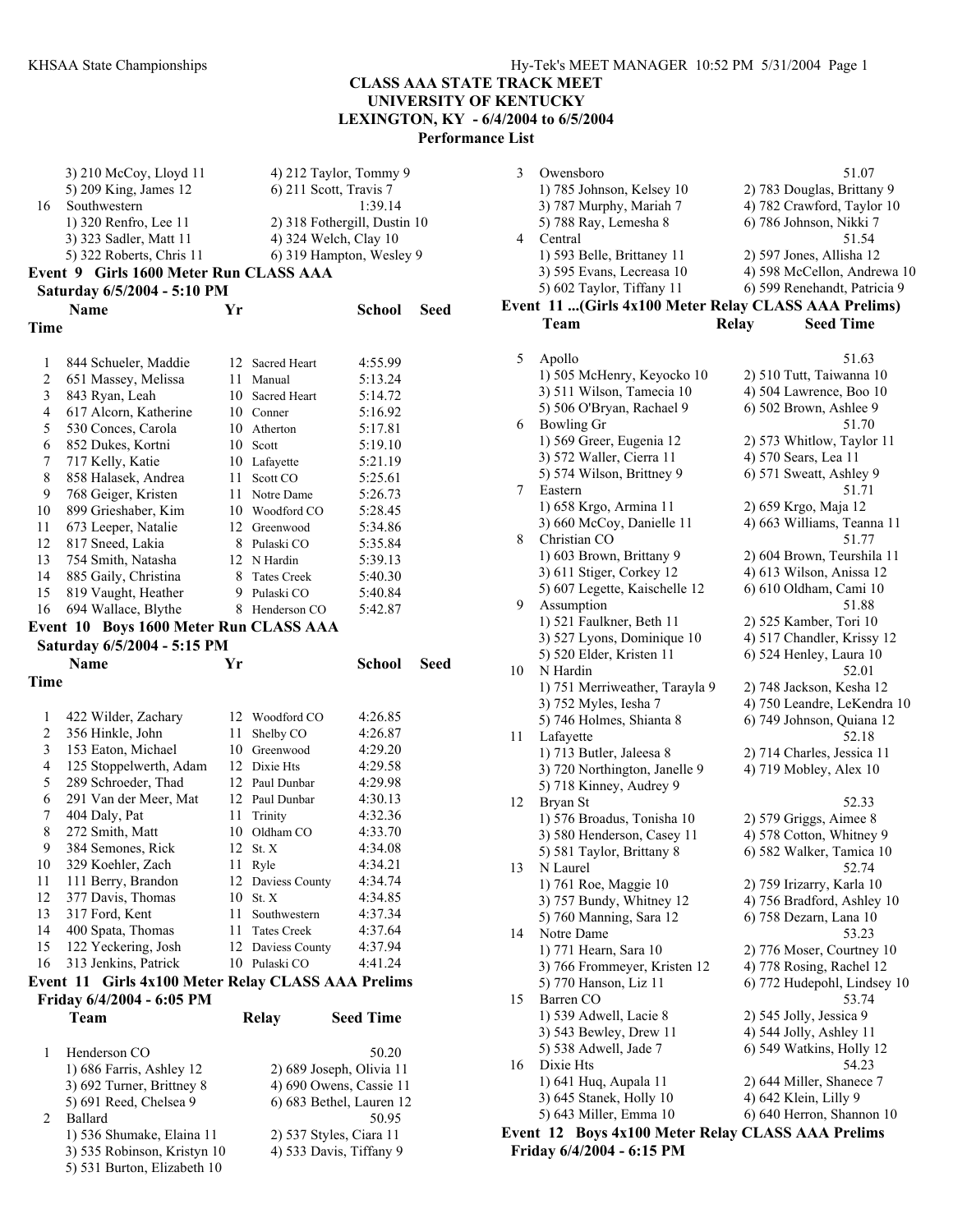# **CLASS AAA STATE TRACK MEET**

**UNIVERSITY OF KENTUCKY** 

**LEXINGTON, KY - 6/4/2004 to 6/5/2004** 

**Performance List** 

|    | Team                                                | Relay | <b>Seed Time</b>                 |
|----|-----------------------------------------------------|-------|----------------------------------|
| 1  | Hopkinsville                                        |       | 43.49                            |
|    | 1) 182 Lynch, Blaine 12                             |       | 2) 180 Daise, Deanthony 12       |
|    | 3) 184 Watkins, Joshua 12                           |       | 4) 183 Pulley, Curtis 11         |
| 2  | N Hardin                                            |       | 43.59                            |
|    | 1) 255 Dew, Asa 12                                  |       | 2) 265 Watson, Kevin 12          |
|    | 3) 266 Woodrow, Scott 12                            |       | 4) 254 Bini, Calvin 11           |
|    | 5) 259 Horne, Cornelius 11                          |       | 6) 260 Johnson, Ferantee 9       |
| 3  | Waggener                                            |       | 43.65                            |
|    | 1) 418 Winston, Rontay 10                           |       | 2) 415 Stewart, Chad 12          |
|    | 3) 416 Taylor, Robert 12                            |       | 4) 414 Smith, Alfonso 11         |
|    | 5) 413 Crumb, Brian 11                              |       | 6) 417 Thompson, Corey 11        |
| 4  | Owensboro                                           |       | 43.69                            |
|    | 1) 278 Moorman, Donovan 11                          |       | 2) 274 Douglas, Derrick 11       |
|    | 3) 276 Gilbert, Chris 12                            |       | 4) 279 Moorman, Jamar 12         |
|    | 5) 282 Wimsatt, Tyler 10                            |       | 6) 275 Duncan, Frank 9           |
| 5  | J-Town                                              |       | 43.89                            |
|    | 1) 194 Nelson, Chan 12                              |       | 2) 197 Williams, Tim 12          |
|    | 3) 192 Lucas, Carey 12                              |       | 4) 187 Calvin, Evan 12           |
|    | 5) 185 Bowen, C.J. 12                               |       | 6) 186 Brown, Bryant 10          |
| 6  | Bryan St                                            |       | 44.04                            |
|    | 1) 74 Morton, Robin 12                              |       | 2) 67 Andrews, Jamaun 11         |
|    | 3) 70 Jackson, Anthony 12                           |       | 4) 78 Stevenson, Justin 10       |
| 7  | 5) 75 Morton, Steve 10<br>Male                      |       | 6) 77 Seals, Chris 12<br>44.21   |
|    | 1) 244 Garr, Stephen 11                             |       | 2) 250 Webb, Norman 9            |
|    | 3) 245 Nicholson, Josh 12                           |       | 4) 249 Tomes, John 11            |
|    | 5) 247 Overall, Nathan 10                           |       | 6) 248 Stewart, Bryant 9         |
| 8  | Madison Central                                     |       | 44.31                            |
|    | 1) 236 Skepple, Junior 10                           |       | 2) 232 Ballew, Steven 11         |
|    | 3) 237 Warford, Paul 10                             |       | 4) 234 Estill, Thomas 11         |
|    | 5) 233 Blackburn, Kent 10                           |       | 6) 235 Hill, Malcolm 10          |
| 9  | Ballard                                             |       | 44.36                            |
|    | 1) 20 Goldwair, Andre 9                             |       | 2) 25 Judah, Nick 12             |
|    | 3) 26 Phelps, Garnett 10                            |       | 4) 19 Cooper, Jammal 11          |
|    | 5) 23 Hall, Chris 12                                |       | 6) 18 Chaney, Stevie 12          |
| 10 | Seneca                                              |       | 44.49                            |
|    | 1) 346 Burrel, Jon 12                               |       | 2) 353 Smith, Fred 10            |
|    | 3) 349 Hammond, John 12                             |       | 4) 350 Jones, Demarco 12         |
|    | 5) 345 Buntin, Maurice 11                           |       | 6) 351 Neal, Angelo 11           |
| 11 | Eastern                                             |       | 44.50                            |
|    | 1) 136 Carter, Rashun 11                            |       | 2) 137 Coffman, Trent 10         |
|    | 3) 133 Atkins, Davin 11                             |       | 4) 141 Smith, Ronald 12          |
|    | 5) 143 Thomas, Jeremiah                             |       |                                  |
| 12 | Central<br>1) 81 Coleman, Sean 12                   |       | 44.80<br>2) 82 Farrish, Larry 10 |
|    | 3) 84 Fredrick, Corey 12                            |       | 4) 83 Foster, Andre 12           |
|    | 5) 85 Malone, Deshawn 9                             |       | 6) 86 Nigel, Prince 10           |
| 13 | Cov Cath                                            |       | 45.05                            |
|    | 1) 108 Smith, Joe 10                                |       | 2) 100 Duncan, Tim 11            |
|    | 3) 105 Lange, Joey 12                               |       | 4) 99 Burns, Travis 11           |
|    | 5) 101 Garnick, Mike 11                             |       | 6) 107 Pauly, Jordan 11          |
|    | Event 12 (Boys 4x100 Meter Relay CLASS AAA Prelims) |       |                                  |
|    | Team                                                | Relay | <b>Seed Time</b>                 |
|    |                                                     |       |                                  |
| 14 | Ryle                                                |       | 45.69                            |

| 14 | Ryle                        | 45.69                       |
|----|-----------------------------|-----------------------------|
|    | 1) 332 Madlom, Tyler 10     | 2) 335 Parrett, Dustin 12   |
|    | 3) 333 Morgan, Drew 10      | 4) 337 Stockdill, Steven 10 |
|    | 5) 327 Chamberlain, Nick 11 | 6) 334 Morton, David 10     |
| 15 | Barren CO                   | 46 04                       |

|                  | 1) 28 Adams, Kyle 10                               |          | 2) 31 Smith, Charlie 11   |                |      |
|------------------|----------------------------------------------------|----------|---------------------------|----------------|------|
|                  | 3) 32 Wood, Kenny 12                               |          | 4) 29 Corbin, Jonathon 11 |                |      |
|                  | 5) 33 Wyatt, Ben 11                                |          | 6) 30 Landrum, Eric 11    |                |      |
| 16               | Johnson Cent                                       |          |                           | 46.84          |      |
|                  | 1) 207 Blume, Ron 10                               |          | 2) 208 Caudill, Cory 11   |                |      |
|                  | 3) 210 McCoy, Lloyd 11                             |          | 4) 212 Taylor, Tommy 9    |                |      |
|                  | 5) 209 King, James 12                              |          | 6) 211 Scott, Travis 7    |                |      |
|                  | Event 13 Girls 400 Meter Dash CLASS AAA Prelims    |          |                           |                |      |
|                  | Friday 6/4/2004 - 6:25 PM                          |          |                           |                |      |
|                  | Name                                               | Yr       |                           | <b>School</b>  | Seed |
| Time             |                                                    |          |                           |                |      |
|                  |                                                    |          |                           |                |      |
| 1                | 594 Davies, Brittnay                               |          | 10 Central                | 58.16          |      |
| $\overline{c}$   | 528 Todd, Trish                                    |          | 12 Assumption             | 58.47          |      |
| 3                | 880 Reed, Whitney                                  | 11       | S Laurel                  | 58.54          |      |
| 4                | 584 Brown, Asia                                    |          | 12 Butler                 | 59.20          |      |
| 5                | 743 Boykin, Ashli                                  |          | 10 N Hardin               | 59.52          |      |
| 6                | 502 Brown, Ashlee                                  | 9.       | Apollo                    | 59.85          |      |
| $\boldsymbol{7}$ | 716 Clark, Lucy                                    | 11       | Lafayette                 | 1:00.39        |      |
| 8                | 657 Clark, Chani                                   |          | 10 Eastern                | 1:00.67        |      |
| 9                | 515 Brayton, Julie                                 | 11       | Assumption                | 1:01.00        |      |
| 10               | 834 Roth, Jessi                                    | 11       | Ryle                      | 1:01.14        |      |
| 11               | 860 Milburn, Holly                                 | 9.       | Scott CO                  | 1:01.27        |      |
| 12               | 738 Traughber, Anna                                |          | 10 Male                   | 1:01.31        |      |
| 13               | 782 Crawford, Taylor                               |          | 10 Owensboro              | 1:01.32        |      |
| 14               | 802 Steinmetz, Laura                               |          | 9 Paul Dunbar             | 1:01.68        |      |
| 15               | 773 Kerr, Samantha                                 | 9.       | Notre Dame                | 1:01.80        |      |
| 16               | 822 Deaton, Megan                                  | 10       | Southwestern              | 1:03.24        |      |
|                  | Event 14 Boys 400 Meter Dash CLASS AAA Prelims     |          |                           |                |      |
|                  | Friday 6/4/2004 - 6:35 PM                          |          |                           |                |      |
|                  |                                                    |          |                           |                |      |
|                  | Name                                               | Yr       |                           | School         | Seed |
| Time             |                                                    |          |                           |                |      |
|                  |                                                    |          |                           |                |      |
| 1                | 195 Petty, Joe                                     |          | 12 J-Town                 | 49.80          |      |
| $\overline{c}$   | 120 Schrooten, Brett                               |          | 12 Daviess County         | 50.04          |      |
| 3                | 196 Randle, Anthony                                | 12       | J-Town                    | 50.11          |      |
| 4                | 206 Warsaw, Phillip                                | 11       | John Hardin               | 50.30          |      |
| 5                | 11 Allen, Marcus                                   | 12       | Apollo                    | 50.61          |      |
| 6                | 64 Willson, Kyle                                   | 11       | Boone Co                  | 51.07          |      |
| 7                | 179 Cole, Dewey                                    | 11       | Hopkinsville              | 51.24          |      |
| 8                | 367 Labore, David                                  | 11       | S Laurel                  | 51.24          |      |
| 9                | 93 Taylor, Travell                                 |          | 10 Cent Har               | 51.33          |      |
| 10               | 325 Allgeier, Mike                                 |          | 12 Ryle                   | 51.43          |      |
| 11               | 366 Huffman, Jimmy                                 | 10       | S Laurel                  | 51.54          |      |
| 12               | 16 Stone, Rudolph                                  | 11       | Atherton                  | 51.59          |      |
| 13               | 130 Reynolds, Nicholas                             | 12       | Manual                    | 51.68          |      |
| 14               | 124 Mauer, Eric                                    | 11       | Dixie Hts                 | 51.76          |      |
| 15               | 237 Warford, Paul                                  | 10       | <b>Madison Central</b>    | 52.20          |      |
| 16               | 76 Santiago, Tony                                  | 12       | Bryan St                  | 52.62          |      |
|                  | Event 15 Girls 300 Meter Hurdles CLASS AAA Prelims |          |                           |                |      |
|                  | Friday 6/4/2004 - 6:45 PM                          |          |                           |                |      |
|                  | <b>Name</b>                                        | Yr       |                           | <b>School</b>  | Seed |
| Time             |                                                    |          |                           |                |      |
|                  |                                                    |          |                           |                |      |
| 1                | 536 Shumake, Elaina                                | 11       | Ballard                   | 46.28          |      |
| $\overline{c}$   | 763 Brossart, Rebecca                              | 11       | Notre Dame                | 47.18          |      |
| 3                | 785 Johnson, Kelsey                                |          | 10 Owensboro              | 47.70          |      |
| 4<br>5           | 721 Wallace, Amber<br>664 Cooper, Danita           | 12<br>12 | Lafayette<br>Fern Creek   | 48.11<br>48.23 |      |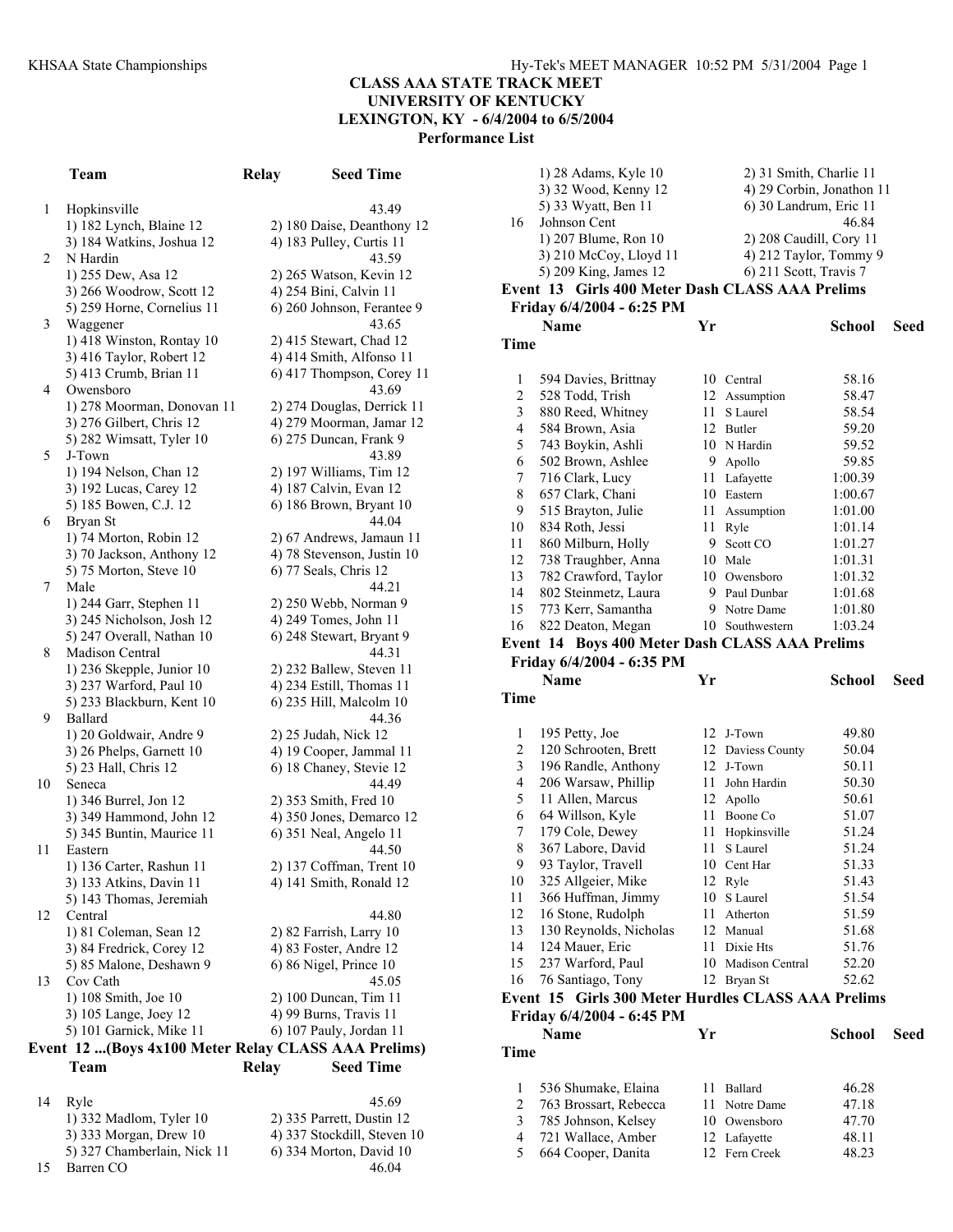| 6                | 568 Whalen, Krista                                |      | 12 Boone Co     | 48.30         |             |
|------------------|---------------------------------------------------|------|-----------------|---------------|-------------|
| 7                | 702 Cabrera, Nicole                               |      | 10 John Hardin  | 48.77         |             |
| 8                | 833 Ross, Abby                                    |      | 10 Ryle         | 49.05         |             |
| 9                | 736 Davis, Tredene                                | 9.   | Madisonville    | 49.23         |             |
| 10               | 680 Gray, Katelyn                                 | 9.   | Harrison CO     | 49.28         |             |
| 11               | 520 Elder, Kristen                                |      | 11 Assumption   | 49.34         |             |
| 12               | 739 Wagenseller, Shelby                           | 7    | Male            | 49.54         |             |
| 13               | 513 Goni, Emily                                   |      | 12 Ashland B    | 49.59         |             |
| 14               | 789 Arthur, Katie                                 | 9    | Paul Dunbar     | 49.60         |             |
| 15               | 826 Roberts, Whitney                              | 12   | Southwestern    | 50.74         |             |
| 16               | 550 Wilson, Julie                                 |      | 10 Barren CO    | 51.74         |             |
|                  | Event 16 Boys 300 Meter Hurdles CLASS AAA Prelims |      |                 |               |             |
|                  | Friday 6/4/2004 - 6:55 PM                         |      |                 |               |             |
|                  | <b>Name</b>                                       | Yr   |                 |               |             |
|                  |                                                   |      |                 | <b>School</b> | Seed        |
| Time             |                                                   |      |                 |               |             |
|                  |                                                   |      |                 |               |             |
| $\mathbf{1}$     | 159 Franklin, Adam                                |      | 12 Harrison CO  | 38.57         |             |
| $\overline{c}$   | 100 Duncan, Tim                                   | 11 - | Cov Cath        | 40.11         |             |
| 3                | 336 Porter, Zach                                  |      | 12 Ryle         | 40.67         |             |
| 4                | 133 Atkins, Davin                                 | 11 - | Eastern         | 40.71         |             |
| 5                | 266 Woodrow, Scott                                |      | 12 N Hardin     | 40.98         |             |
| 6                | 123 Leichty, Matt                                 | 11 - | Dixie Hts       | 41.05         |             |
| 7                | 66 Bowling, Jeff                                  |      | 11 Boyd Co      | 41.05         |             |
| 8                | 68 Baffour, Tony                                  |      | 11 Bryan St     | 41.13         |             |
| 9                | 161 Butts, Byron                                  |      | 12 Henderson CO | 41.44         |             |
| 10               | 12 Jones, Derek                                   |      | 12 Apollo       | 41.47         |             |
| 11               | 149 Smith, Jarrod                                 |      | 12 Grayson CO   | 41.90         |             |
| 12               | 309 Bullock, Billy                                |      | 12 Pulaski CO   | 42.04         |             |
| 13               | 197 Williams, Tim                                 |      | 12 J-Town       | 42.13         |             |
| 14               | 189 Gandy, Aaron                                  | 11   | J-Town          | 42.42         |             |
| 15               | 321 Riggs, Richard                                | 12   | Southwestern    | 42.84         |             |
| 16               | 95 Wooden, Kameron                                | 11   | Cent Har        | 43.17         |             |
|                  | Event 17 Girls 800 Meter Run CLASS AAA            |      |                 |               |             |
|                  | Saturday 6/5/2004 - 6:20 PM                       |      |                 |               |             |
|                  | <b>Name</b>                                       | Yr   |                 | School        | Seed        |
| Time             |                                                   |      |                 |               |             |
|                  |                                                   |      |                 |               |             |
| $\mathbf{1}$     | 867 Hinkle, Rebecca                               |      | 9 Shelby CO     | 2:20.31       |             |
| $\boldsymbol{2}$ | 843 Ryan, Leah                                    | 10   | Sacred Heart    | 2:20.37       |             |
| 3                | 842 Peterson, Katherine                           | 10   | Sacred Heart    | 2:21.53       |             |
| $\overline{4}$   | 651 Massey, Melissa                               | 11   | Manual          | 2:21.76       |             |
| 5                | 796 Davis, Maggie                                 |      | 12 Paul Dunbar  | 2:22.10       |             |
| 6                | 647 Droste, Jessica                               | 12   | Manual          | 2:22.15       |             |
| 7                | 717 Kelly, Katie                                  |      | 10 Lafayette    | 2:22.92       |             |
| 8                | 617 Alcorn, Katherine                             |      | 10 Conner       | 2:24.34       |             |
| 9                | 633 Miller, Taylor                                | 11   | Daviess County  | 2:25.01       |             |
| 10               | 754 Smith, Natasha                                |      | 12 N Hardin     | 2:25.26       |             |
|                  | Event 17 (Girls 800 Meter Run CLASS AAA)          |      |                 |               |             |
|                  | <b>Name</b>                                       | Yr   |                 | School        | <b>Seed</b> |
| Time             |                                                   |      |                 |               |             |
|                  |                                                   |      |                 |               |             |
| 11               | 522 Grant, Holly                                  |      | 11 Assumption   | 2:25.94       |             |
| 12               | 798 Kleinert, Coady                               |      | 12 Paul Dunbar  | 2:26.89       |             |
| 13               | 606 Howard, Tracy                                 |      | 12 Christian CO | 2:27.88       |             |
| 14               | 853 Pelle, Courtney                               | 9.   | Scott           | 2:28.24       |             |
| 15               | 817 Sneed, Lakia                                  |      | 8 Pulaski CO    | 2:28.34       |             |
| 16               | 542 Beals, Kateland                               |      | 12 Barren CO    | 2:28.84       |             |
|                  | Event 18 Boys 800 Meter Run CLASS AAA             |      |                 |               |             |
|                  | Saturday 6/5/2004 - 6:30 PM                       |      |                 |               |             |

|                         | Name                                            | Yr |                 | School  | Seed |
|-------------------------|-------------------------------------------------|----|-----------------|---------|------|
| Time                    |                                                 |    |                 |         |      |
| 1                       | 252 Hall, Chris                                 | 12 | Meade CO        | 1:58.74 |      |
| $\overline{c}$          | 381 Pyles, Brian                                | 12 | St. X           | 1:58.92 |      |
| 3                       | 422 Wilder, Zachary                             |    | 12 Woodford CO  | 1:59.35 |      |
| 4                       | 286 McCann, Andrew                              | 11 | Paul Dunbar     | 1:59.90 |      |
| 5                       | 239 Hall, Tim                                   | 11 | Madisonville    | 2:00.06 |      |
| 6                       | 131 Rothschild, Daniel                          | 12 | Manual          | 2:00.60 |      |
| 7                       | 175 Newman, Kyle                                | 11 | Henry Clay      | 2:00.64 |      |
| 8                       | 170 Burton, Matthew                             | 12 | Henry Clay      | 2:00.69 |      |
| 9                       | 409 Raidt, Michael                              | 12 | Trinity         | 2:00.74 |      |
| 10                      | 61 Schweitzer, Danny                            | 11 | Boone Co        | 2:01.94 |      |
| 11                      | 148 Gift, Wes                                   | 11 | Grayson CO      | 2:02.13 |      |
| 12                      | 328 Fowler, Brian                               | 11 | Ryle            | 2:02.24 |      |
| 13                      | 162 Duncan, Mike                                | 12 | Henderson CO    | 2:02.36 |      |
| 14                      | 190 Hardy, Pat                                  | 12 | J-Town          | 2:02.43 |      |
| 15                      | 366 Huffman, Jimmy                              | 10 | S Laurel        | 2:05.94 |      |
| 16                      | 316 Smith, Nate                                 | 10 | Pulaski CO      | 2:06.24 |      |
|                         | Event 19 Girls 200 Meter Dash CLASS AAA Prelims |    |                 |         |      |
|                         | Friday 6/4/2004 - 7:05 PM                       |    |                 |         |      |
| Time                    | Name                                            | Yr |                 | School  | Seed |
|                         |                                                 |    |                 |         |      |
| 1                       | 593 Belle, Brittaney                            |    | 11 Central      | 25.55   |      |
| $\overline{\mathbf{c}}$ | 712 Boyd, Lesa                                  | 11 | Lafayette       | 25.92   |      |
| 3                       | 689 Joseph, Olivia                              | 11 | Henderson CO    | 25.93   |      |
| 4                       | 594 Davies, Brittnay                            |    | 10 Central      | 26.43   |      |
| 5                       | 537 Styles, Ciara                               | 11 | Ballard         | 26.71   |      |
| 6                       | 612 Watkins, Lydia                              |    | 10 Christian CO | 26.73   |      |
| 7                       | 756 Bradford, Ashley                            | 10 | N Laurel        | 26.74   |      |
| 8                       | 692 Turner, Brittney                            | 8  | Henderson CO    | 27.23   |      |
| 9                       | 716 Clark, Lucy                                 | 11 | Lafayette       | 27.24   |      |
| 10                      | 834 Roth, Jessi                                 | 11 | Ryle            | 27.28   |      |
| 11                      | 773 Kerr, Samantha                              | 9  | Notre Dame      | 27.35   |      |
| 12                      | 576 Broadus, Tonisha                            | 10 | Bryan St        | 27.37   |      |
| 13                      | 695 Johnson, Candace                            | 9  | Hopkinsville    | 27.37   |      |
| 14                      | 703 Maxie, Tabitha                              | 11 | John Hardin     | 27.56   |      |
| 15                      | 888 Valley, Christine                           | 9  | Waggener        | 27.67   |      |
| 16                      | 730 Cooley, Leslie                              | 12 | Lincoln CO      | 27.74   |      |
|                         | Event 20 Boys 200 Meter Dash CLASS AAA Prelims  |    |                 |         |      |
|                         | Friday 6/4/2004 - 7:15 PM<br>Name               | Yr |                 | School  | Seed |
| Time                    |                                                 |    |                 |         |      |
|                         |                                                 |    |                 |         |      |
| 1                       | 182 Lynch, Blaine                               | 12 | Hopkinsville    | 22.36   |      |
| $\overline{c}$          | 77 Seals, Chris                                 | 12 | Bryan St        | 22.54   |      |
| 3                       | 11 Allen, Marcus                                | 12 | Apollo          | 22.56   |      |
| 4                       | 159 Franklin, Adam                              | 12 | Harrison CO     | 22.81   |      |
| 5                       | 87 Applewhite, Danilo                           | 11 | Cent Har        | 22.87   |      |
| 6                       | 385 Spalding, Shawn                             | 10 | St. X           | 22.97   |      |
| $\tau$                  | 184 Watkins, Joshua                             | 12 | Hopkinsville    | 22.99   |      |
| 8                       | 172 Heien, Clayton                              | 11 | Henry Clay      | 23.10   |      |
| 9                       | 83 Foster, Andre                                | 12 | Central         | 23.13   |      |
| 10                      | 97 Wharton, Tim                                 | 11 | Christian CO    | 23.32   |      |
| 11                      | 195 Petty, Joe                                  | 12 | J-Town          | 23.49   |      |
| 12                      | 207 Blume, Ron                                  | 10 | Johnson Cent    | 23.54   |      |
| 13                      | 364 Wright, Larry                               | 12 | Simon Ken       | 23.57   |      |
| 14                      | 414 Smith, Alfonso                              | 11 | Waggener        | 23.82   |      |
| 15                      | 59 Kammer, Anthony                              | 10 | Boone Co        | 23.84   |      |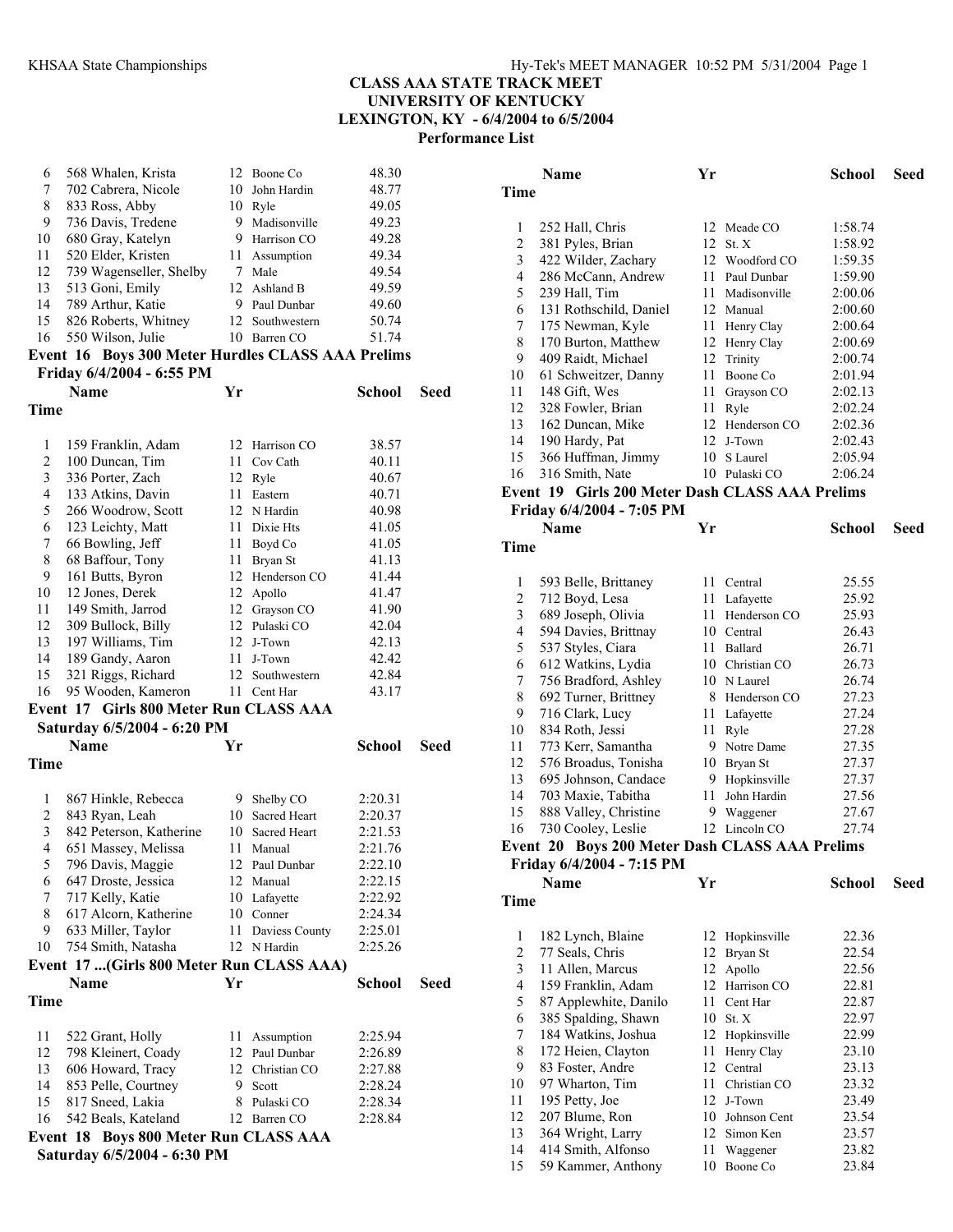| 16                  | 306 Bechard, Darrick                               |          | 9 Pulaski CO                 | 24.04                      |             |
|---------------------|----------------------------------------------------|----------|------------------------------|----------------------------|-------------|
|                     | Event 21 Girls 3200 Meter Run CLASS AAA            |          |                              |                            |             |
|                     | Saturday 6/5/2004 - 6:45 PM                        |          |                              |                            |             |
|                     | Name                                               | Yr       |                              | <b>School</b>              | Seed        |
| Time                |                                                    |          |                              |                            |             |
|                     |                                                    |          |                              |                            |             |
|                     |                                                    | 12       |                              | 10:56.48                   |             |
| 1<br>$\overline{c}$ | 844 Schueler, Maddie                               | 10       | Sacred Heart<br>Sacred Heart | 11:40.87                   |             |
| 3                   | 839 Hill, Kipling                                  |          | 10 Atherton                  |                            |             |
| $\overline{4}$      | 530 Conces, Carola<br>768 Geiger, Kristen          |          |                              | 12:05.46                   |             |
| 5                   |                                                    |          | 11 Notre Dame                | 12:13.36                   |             |
|                     | 673 Leeper, Natalie                                |          | 12 Greenwood                 | 12:13.73                   |             |
| 6<br>7              | 649 Hamm, Christina                                | 11<br>10 | Manual                       | 12:17.05                   |             |
| 8                   | 852 Dukes, Kortni                                  |          | Scott                        | 12:21.79                   |             |
|                     | 589 Summers, Megan                                 | 7        | Calloway Co                  | 12:24.57                   |             |
| 9                   | 850 Braunwart, Liz                                 | 8        | Scott                        | 12:27.24                   |             |
| 10                  | 675 Osborne, Keela                                 | 10       | Greenwood                    | 12:28.18                   |             |
| 11                  | 777 Pangallo, Tricia                               |          | 9 Notre Dame                 | 12:29.63                   |             |
| 12                  | 795 Davis, Colleen                                 |          | 10 Paul Dunbar               | 12:35.74                   |             |
| 13                  | 652 Pellegrini, Emily                              | 11       | Manual                       | 12:37.27                   |             |
| 14                  | 885 Gaily, Christina                               | 8.       | <b>Tates Creek</b>           | 12:45.04                   |             |
| 15                  | 819 Vaught, Heather                                | 9.       | Pulaski CO                   | 12:58.24                   |             |
| 16                  | 817 Sneed, Lakia                                   | 8        | Pulaski CO                   | 13:00.24                   |             |
|                     | Event 22 Boys 3200 Meter Run CLASS AAA             |          |                              |                            |             |
|                     | Saturday 6/5/2004 - 7:00 PM                        |          |                              |                            |             |
|                     | <b>Name</b>                                        | Yr       |                              | <b>School</b>              | <b>Seed</b> |
| Time                |                                                    |          |                              |                            |             |
|                     |                                                    |          |                              |                            |             |
| 1                   | 422 Wilder, Zachary                                |          | 12 Woodford CO               | 9:26.76                    |             |
| 2                   | 289 Schroeder, Thad                                |          | 12 Paul Dunbar               | 9:36.77                    |             |
| 3                   | 204 Swartz, Caleb                                  | 11       | John Hardin                  | 9:42.77                    |             |
| 4                   | 291 Van der Meer, Mat                              |          | 12 Paul Dunbar               | 9:45.34                    |             |
| 5                   | 379 McLain, Scott                                  | 10       | St. X                        | 9:45.40                    |             |
| 6                   | 329 Koehler, Zach                                  | 11       | Ryle                         | 9:51.85                    |             |
| 7                   | 376 Daly, John                                     | 11       | St. X                        | 9:53.16                    |             |
| 8                   | 58 Granacher, Eric                                 |          | 12 Boone Co                  | 9:58.77                    |             |
| 9                   | 270 Kellam, Corey                                  | 12       | Oldham CO                    | 10:02.08                   |             |
| 10                  | 153 Eaton, Michael                                 |          | 10 Greenwood                 | 10:08.53                   |             |
| 11                  | 80 Harris, Drew                                    |          | 9 Campbell Co                | 10:11.80                   |             |
| 12                  | 152 Croxton, DJ                                    |          | 12 Greenwood                 | 10:14.03                   |             |
| 13                  | 174 Marchi, Antonio                                | 10       | Henry Clay                   | 10:18.44                   |             |
| 14                  | 313 Jenkins, Patrick                               | 10       | Pulaski CO                   | 10:31.94                   |             |
| 15                  |                                                    | 11       | Trinity                      | 10:44.30                   |             |
| 16                  | 405 Logsdon, Shane<br>307 Browning, Allen          |          | 9 Pulaski CO                 | 11:10.64                   |             |
|                     |                                                    |          |                              |                            |             |
|                     | Event 23 Girls 4x400 Meter Relay CLASS AAA Prelims |          |                              |                            |             |
|                     | Friday 6/4/2004 - 7:25 PM                          |          |                              |                            |             |
|                     | Team                                               |          | <b>Relay</b>                 | <b>Seed Time</b>           |             |
|                     |                                                    |          |                              |                            |             |
| 1                   | Lafayette                                          |          |                              | 4:02.14                    |             |
|                     | 1) 712 Boyd, Lesa 11                               |          |                              | 2) 721 Wallace, Amber 12   |             |
|                     | 3) 716 Clark, Lucy 11                              |          |                              | 4) 719 Mobley, Alex 10     |             |
|                     | 5) 714 Charles, Jessica 11                         |          |                              | 6) 717 Kelly, Katie 10     |             |
| 2                   | Central                                            |          |                              | 4:11.33                    |             |
|                     | 1) 600 Riley, Shavone 11                           |          |                              | 2) 597 Jones, Allisha 12   |             |
|                     | 3) 598 McCellon, Andrewa 10                        |          |                              | 4) 594 Davies, Brittnay 10 |             |
|                     | 5) 599 Renehandt, Patricia 9                       |          |                              | 6) 596 Goode, Gabrielle 10 |             |
| 3                   | Paul Dunbar                                        |          |                              | 4:11.74                    |             |
|                     | 1) 790 Blair, Megan 12                             |          |                              | 2) 796 Davis, Maggie 12    |             |
|                     | 3) 791 Bouvin, Laura 12                            |          |                              | 4) 802 Steinmetz, Laura 9  |             |
|                     | 5) 794 Dahlstrom, Meredith 9                       |          |                              | 6) 792 Bowlds, Katie 11    |             |
| $\overline{4}$      | Notre Dame                                         |          |                              | 4:13.10                    |             |

|    | 1) 775 Kubala, Katie 11                           | 2) 762 Board, Jamie 9          |
|----|---------------------------------------------------|--------------------------------|
|    | 3) 766 Frommeyer, Kristen 12                      | 4) 765 France, Jen 12          |
|    | 5) 768 Geiger, Kristen 11                         | 6) 773 Kerr, Samantha 9        |
| 5  | Eastern                                           | 4:15.04                        |
|    | 1) 657 Clark, Chani 10                            | 2) 659 Krgo, Maja 12           |
|    | 3) 663 Williams, Teanna 11                        | 4) 656 Aramburu, Camilla 9     |
| 6  | Assumption                                        | 4:15.27                        |
|    | 1) 515 Brayton, Julie 11                          | 2) 514 Armstrong, Laura 10     |
|    | 3) 524 Henley, Laura 10                           | 4) 528 Todd, Trish 12          |
|    | 5) 517 Chandler, Krissy 12                        | 6) 522 Grant, Holly 11         |
| 7  | Sacred Heart                                      | 4:16.22                        |
|    | 1) 842 Peterson, Katherine 10                     | 2) 849 Winebrenner, Brooke 12  |
|    | 3) 840 King, Caroline 12                          | 4) 843 Ryan, Leah 10           |
|    | 5) 845 Smith, Julie Ann 11                        | 6) 841 McCarty, Kelsey 11      |
| 8  | Shelby CO                                         | 4:17.73                        |
|    | 1) 866 Clark, Shera 8                             | 2) 867 Hinkle, Rebecca 9       |
|    | 3) 868 Lemon, Lyndsay 10                          | 4) 869 Sims, Becca 10          |
|    | 5) 871 Williams, Lee Ann 9                        | 6) 872 York, Whitney 10        |
| 9  | N Hardin                                          | 4:19.15                        |
|    | 1) 747 Jackson, Danielle 9                        | 2) 754 Smith, Natasha 12       |
|    | 3) 743 Boykin, Ashli 10                           | 4) 752 Myles, Iesha 7          |
|    | 5) 748 Jackson, Kesha 12                          | 6) 751 Merriweather, Tarayla 9 |
| 10 | Scott CO                                          | 4:20.24                        |
|    | 1) 862 Sandoval, Melissa 10                       | 2) 858 Halasek, Andrea 11      |
|    | 3) 859 Howard, Michelle 11                        | 4) 860 Milburn, Holly 9        |
|    | 5) 857 Eigel, Glenna 11                           | 6) 863 Wilson, Sarah 10        |
| 11 | Manual                                            | 4:20.37                        |
|    | 1) 654 Sickles, Ariel 10                          | 2) 651 Massey, Melissa 11      |
|    | 3) 648 Eastes, Lena 9                             | 4) 647 Droste, Jessica 12      |
|    | 5) 653 Schumann, Christina 12                     | 6) 646 Cannon, Tiara 11        |
| 12 | Christian CO                                      | 4:21.68                        |
|    | 1) 606 Howard, Tracy 12                           | 2) 613 Wilson, Anissa 12       |
|    | 3) 609 McCombs, Shanna 8                          | 4) 612 Watkins, Lydia 10       |
|    | 5) 605 Hester, Sherra 7                           | 6) 608 Lynch, Natia 9          |
| 13 | Conner                                            | 4:21.99                        |
|    | 1) 617 Alcorn, Katherine 10                       | 2) 619 Fancher, Allison 9      |
|    | 3) 621 Porembski, Nicole 9                        | 4) 620 Fiorelli, Madeline 12   |
|    | 5) 622 Schmitt, Chelsea 9                         | 6) 623 Shuffett, Myra 10       |
| 14 | Daviess County                                    | 4:22.65                        |
|    | 1) 625 Barron, Mary 9                             | 2) 638 Wimsatt, Kristina 11    |
|    | 3) 633 Miller, Taylor 11                          | 4) 632 McKay, Maggie 11        |
|    | 5) 630 Jennex, Gabby 11                           | 6) 634 Ohneck, Erika 10        |
| 15 | Barren CO                                         | 4:26.84                        |
|    | 1) 547 King, Jessica 8                            | 2) 546 Kelley, Brittany 12     |
|    | 3) 542 Beals, Kateland 12                         | 4) 549 Watkins, Holly 12       |
|    | 5) 540 Bauer, Sarah 9                             | 6) 541 Beals, Catherine 8      |
| 16 | Lincoln CO                                        | 4:30.64                        |
|    | 1) 730 Cooley, Leslie 12                          | 2) 731 Hardwick, Adrienne 11   |
|    | 3) 733 Pitts, Megan 10                            | 4) 732 Martin, Andi 9          |
|    | Event 24 Boys 4x400 Meter Relay CLASS AAA Prelims |                                |
|    | Friday 6/4/2004 - 7:35 PM                         |                                |
|    | Team<br><b>Relay</b>                              | <b>Seed Time</b>               |
|    |                                                   |                                |
| 1  | Daviess County                                    | 3:27.52                        |
|    | 1) 120 Schrooten, Brett 12                        | 2) 118 Powell, Shane 9         |
|    | 3) 116 Logsdon, Nathan 11                         | 4) 117 Moseley, Brandon 12     |
|    | 5) 113 Gish, Brandon 12                           | 6) 110 Beddow, Tyler 10        |
| 2  | <b>Tates Creek</b>                                | 3:27.64                        |
|    | 1) 402 Wright, Derek 11                           | 2) 401 Vereen, Ken 10          |

3) 395 Coleman, James 9 4) 394 Clay, Bryan 12 5) 392 Cannon, Jamyle 10 6) 397 Greenman, Brad 10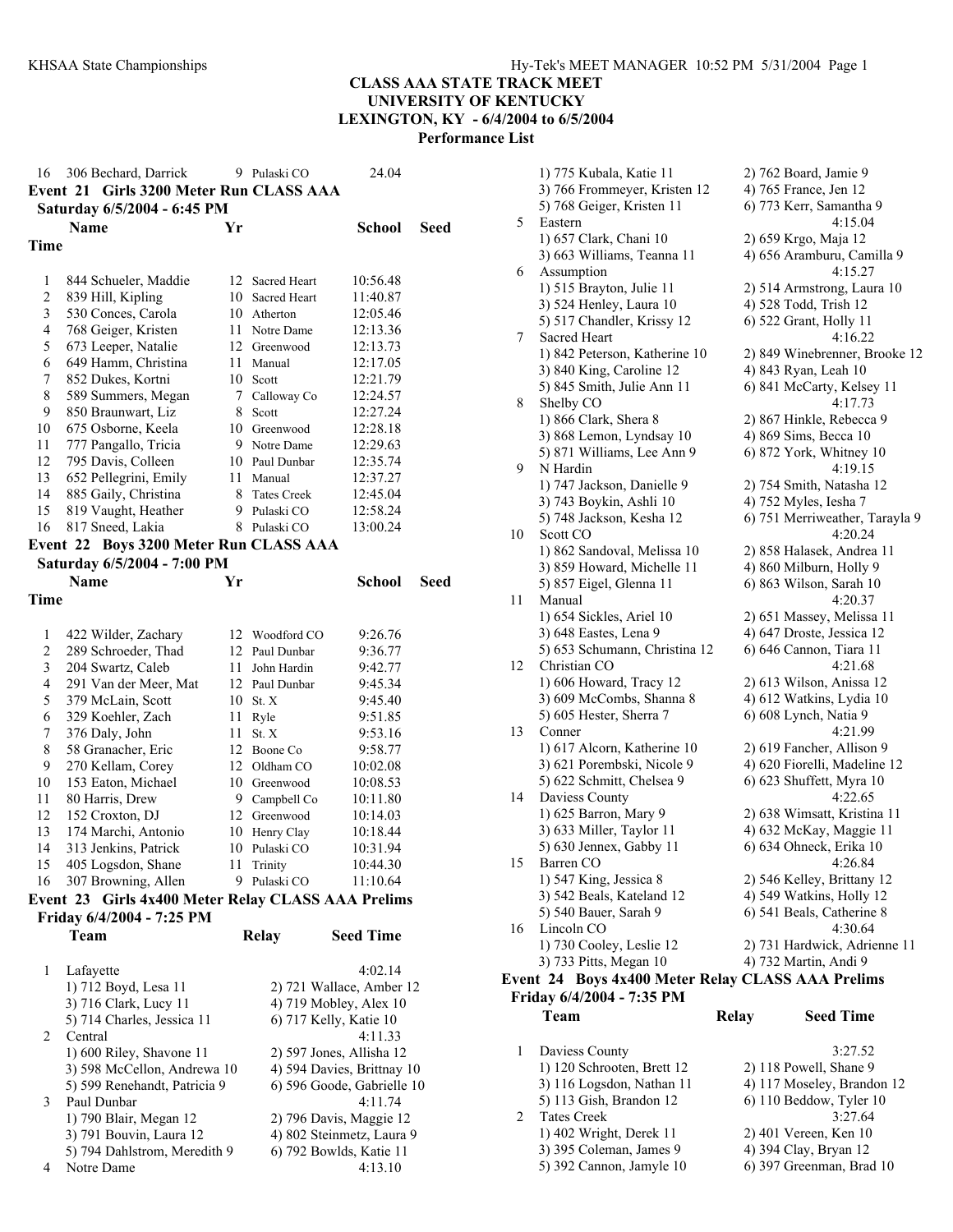3 Cent Har 3:27.78 1) 88 Cook, Bobby 10 2) 93 Taylor, Travell 10  $3)$  87 Applewhite, Danilo 11  $\qquad$  4) 91 Hinton, Bobby 12 5) 92 Priddy, Wesley 12 6) 95 Wooden, Kameron 11 4 Hopkinsville 3:28.93 1) 179 Cole, Dewey 11 2) 184 Watkins, Joshua 12 3) 183 Pulley, Curtis 11 4) 180 Daise, Deanthony 12 5) 181 Hawkins, Vincent 9 6) 182 Lynch, Blaine 12 5 St. X 3:29.58<br>1) 373 Boniakowski, Paul 11 2) 378 Jensen, Carey 10 1) 373 Boniakowski, Paul 11 3) 381 Pyles, Brian 12 4) 385 Spalding, Shawn 10 5) 380 Montano, Matt 10 6) 383 Schardein, Spencer 10 6 Seneca 3:29.94 1) 353 Smith, Fred 10 2) 354 Welsh, Cory 11 3) 345 Buntin, Maurice 11 4) 347 Cole, Duke 11 5) 348 Ellery, Tyson 12 6) 352 Perugini, Tony 12 7 Bryan St 3:30.04 1) 68 Baffour, Tony 11 2) 73 Moment, Brandon 11 3) 72 Moment, Billy 11 4) 76 Santiago, Tony 12 5) 69 Banks, Jureran 11 6) 71 Mitchell, Donta 9 8 John Hardin 3:30.59 1) 199 Cochran, Josh 12 2) 200 Daniels, Tyrone 12 3) 205 Vanie, James 10 4) 206 Warsaw, Phillip 11 5) 198 Cameron, Daniel 12 6) 204 Swartz, Caleb 11 9 Ballard 3:31.04 1) 21 Gonzalez, Miguel 11 2) 24 Heitz, Kevin 11 3) 20 Goldwair, Andre 9 4) 27 Rotella, Philip 11 5) 17 Boyd, Travis 11 6) 22 Goodwin, Marcus 11 10 Boone Co 3:31.38 1) 51 Baldridge, Bobby 10 2) 54 Dodd, John 12 3) 60 Meeks, Quron 11 4) 64 Willson, Kyle 11 5) 61 Schweitzer, Danny 11 6) 53 Coldiron, Josh 12

#### **Event 24 ...(Boys 4x400 Meter Relay CLASS AAA Prelims) Team Relay Seed Time**

11 J-Town 3:33.54 1) 192 Lucas, Carey 12 2) 190 Hardy, Pat 12 3) 193 Middle, Kevin 11 4) 189 Gandy, Aaron 11 5) 188 Cornish, Bruce 12 6) 197 Williams, Tim 12 12 Ryle 3:33.62<br>1) 327 Chamberlain, Nick 11 2) 326 Barton, Chris 10 1) 327 Chamberlain, Nick 11 3) 336 Porter, Zach 12 4) 325 Allgeier, Mike 12 5) 334 Morton, David 10 6) 330 Lawson, Scott 10 13 N Hardin 3:34.06 1) 266 Woodrow, Scott 12 2) 258 Guions, Demetrius 12 3) 261 Johnson, James 11 4) 264 Salazar, Travis 12 5) 259 Horne, Cornelius 11 6) 263 Micka, Patrick 12 14 Scott 3:34.21 1) 342 Lenhof, Ian 12 2) 343 Marksberry, Ben 12 3) 341 Dodson, Caleb 12 4) 338 Birmingham, Will 12 5) 339 Brosemore, Kyle 10 6) 340 Cunningham, Ryan 11 15 S Laurel 3:38.64 1) 369 Strojan, Matt 11 2) 371 Warf, Cory 12 3) 366 Huffman, Jimmy 10 4) 367 Labore, David 11 5) 368 Mullins, Josh 11 6) 370 Walden, Eddie 10<br>Pulaski CO 3:42.74 16 Pulaski CO 1) 309 Bullock, Billy 12 2) 316 Smith, Nate 10 3) 314 Miller, Todd 10 4) 306 Bechard, Darrick 9 5) 315 Pipalski, ED 11 6) 310 Dobbs, Chase 9 **Event 25 Girls Shot Put CLASS AAA Saturday 6/5/2004 - 4:30 PM** 

**Name Yr School Seed Mark**  588 Dial, Shameka 12 Calloway Co 42-03.50 744 Brown, Geri 12 N Hardin 39-07.50 687 Floyd, Christal 12 Henderson CO 37-07.00 734 Ballew, Whitley 9 Madison Central 35-10.00 715 Chenault, Courtney 11 Lafayette 35-09.00 801 Schaffer, Cathy 12 Paul Dunbar 35-04.00 882 Dumas, Tiffany 11 Tates Creek 35-02.50 8 671 Blessitt, Jamie 9 Grayson CO 34-01.50 590 Becker, Brittney 12 Campbell Co 34-00.00 887 Beasley, Melisa 12 Valley 32-08.50 577 Cheanult, Tara 9 Bryan St 32-05.00 12 519 Danridge, Jordan 9 Assumption 31-10.75 854 Robinson, India 11 Scott 31-06.00 14 892 Perkins, Stacy 10 Whitley CO 30-00.50 781 Cook, Kelly 11 Oldham CO 29-08.25 820 Woodcock, Callie 11 Pulaski CO 28-11.50 **Event 26 Boys Shot Put CLASS AAA Friday 6/4/2004 - 4:30 PM Name Yr School Seed Mark**  1 388 Tronzo, Joe 11 St. X 52-00.25 115 Kreisle, Jordan 12 Daviess County 51-09.75 65 Taitt, Matt 11 Bowling Gr 51-04.50 147 Brooks, Cody 12 Grayson CO 50-01.50 420 Odom, Derrick 11 Warren Cent 50-01.50 355 Williams, Gary 12 Seneca 49-08.00 262 Martin, James 11 N Hardin 49-07.00 8 151 Soverns, Brian 10 Grayson CO 49-04.50 103 Ketron, Grant 11 Cov Cath 48-10.50 104 Kreke, Brian 10 Cov Cath 47-07.25 312 Gumm, Blake 10 Pulaski CO 47-05.00 12 15 Norris, Clark 12 Ashland B 47-01.00 79 Bazzell, Nathan 12 Calloway Co 46-07.50 285 Hundley, Aaron 12 Paul Dunbar 46-06.00 191 Jones, David 12 J-Town 42-00.50 224 Hogue, Andrew 11 Lincoln CO 41-11.50 **Event 27 Girls Discus Throw CLASS AAA Friday 6/4/2004 - 4:30 PM Name Yr School Seed Mark**  882 Dumas, Tiffany 11 Tates Creek 126-00 2 687 Floyd, Christal 12 Henderson CO 116-00 767 Fussinger, Lauren 12 Notre Dame 112-00 588 Dial, Shameka 12 Calloway Co 107-11 744 Brown, Geri 12 N Hardin 106-09 887 Beasley, Melisa 12 Valley 103-08 628 Howard, Brenda 12 Daviess County 102-01 780 Austin, Sybil 12 Ohio CO 100-11 507 Payne, Kayla 11 Apollo 100-08 801 Schaffer, Cathy 12 Paul Dunbar 100-00

 803 White, Lauren 10 Paul Dunbar 98-05 590 Becker, Brittney 12 Campbell Co 94-10 820 Woodcock, Callie 11 Pulaski CO 94-05 892 Perkins, Stacy 10 Whitley CO 92-04 15 846 Stansbury, Muri 11 Sacred Heart 91-02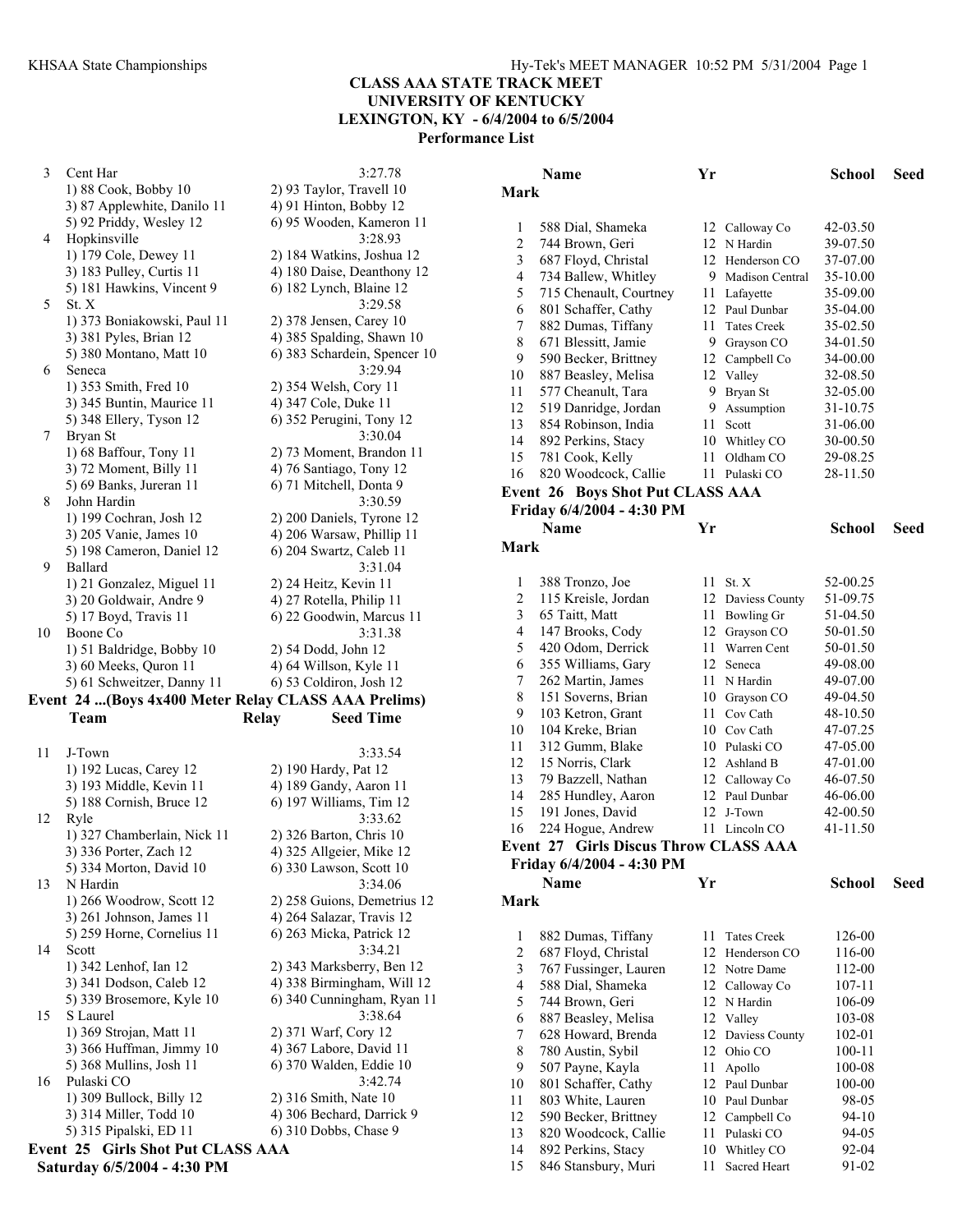| 16             | 519 Danridge, Jordan<br><b>Boys Discus Throw CLASS AAA</b><br>Event 28<br>Saturday 6/5/2004 - 4:30 PM |      | 9 Assumption   | 87-03         |      |
|----------------|-------------------------------------------------------------------------------------------------------|------|----------------|---------------|------|
|                | <b>Name</b>                                                                                           | Yr   |                | <b>School</b> | Seed |
| Mark           |                                                                                                       |      |                |               |      |
|                |                                                                                                       |      |                |               |      |
| 1              | 90 Embree, Adrian                                                                                     |      | 12 Cent Har    | 153-10        |      |
| $\overline{c}$ | 177 Rogers, Brandon                                                                                   | 11 - | Henry Clay     | 149-08        |      |
| 3              | 257 Gruenke, Justin                                                                                   |      | 12 N Hardin    | 145-07        |      |
| 4              | 147 Brooks, Cody                                                                                      |      | 12 Grayson CO  | 145-06        |      |
| 5              | 65 Taitt, Matt                                                                                        |      | 11 Bowling Gr  | 145-05        |      |
| 6              | 389 Whelan, Phil                                                                                      | 11   | St. X          | 140-04        |      |
| 7              | 106 McHenry, Eric                                                                                     |      | 11 Cov Cath    | 140-01        |      |
| 8              | 253 Rigsby, Brian                                                                                     | 11   | Nelson CO      | 139-10        |      |
| 9              | 151 Soverns, Brian                                                                                    |      | 10 Grayson CO  | 139-01        |      |
| 10             | 288 Roberts, Drew                                                                                     |      | 12 Paul Dunbar | 137-10        |      |
| 11             | 103 Ketron, Grant                                                                                     |      | 11 Cov Cath    | 137-03        |      |
| 12             | 419 Davidson, Durham                                                                                  |      | 11 Warren Cent | 136-01        |      |
| 13             | 223 Hogue, Aaron                                                                                      |      | 11 Lincoln CO  | 130-03        |      |
| 14             | 268 Guida, Matt                                                                                       |      | 10 Oldham CO   | 129-10        |      |
| 15             | 408 Parker, John                                                                                      | 10   | Trinity        | 121-05        |      |
| 16             | 365 Baker, Glen                                                                                       | 10   | S Laurel       | 112-09        |      |
|                | Event 29 Girls Long Jump CLASS AAA                                                                    |      |                |               |      |
|                | Friday 6/4/2004 - 4:30 PM                                                                             |      |                |               |      |
|                | <b>Name</b>                                                                                           | Yr   |                | <b>School</b> | Seed |
| Mark           |                                                                                                       |      |                |               |      |
|                |                                                                                                       |      |                |               |      |
| 1              | 527 Lyons, Dominique                                                                                  |      | 10 Assumption  | 16-09.00      |      |
| $\overline{c}$ | 831 Lampman, Elena                                                                                    | 9.   | Ryle           | 16-08.50      |      |
| 3              | 504 Lawrence, Boo                                                                                     | 10   | Apollo         | 16-08.00      |      |
| 4              | 545 Jolly, Jessica                                                                                    |      | 9 Barren CO    | 16-07.00      |      |
| 5              | 518 Connell, Melissa                                                                                  |      | 10 Assumption  | 16-01.00      |      |
| 6              | 837 Groseclose, Erin                                                                                  | 10   | Sacred Heart   | 15-11.50      |      |
| 7              | 783 Douglas, Brittany                                                                                 |      | 9 Owensboro    | 15-11.00      |      |
| 8              | 690 Owens, Cassie                                                                                     | 11   | Henderson CO   | 15-11.00      |      |
| 9              | 681 Gray, Megan                                                                                       |      | 12 Harrison CO | 15-09.25      |      |
| 10             | 584 Brown, Asia                                                                                       |      | 12 Butler      | 15-09.00      |      |
| 11             | 662 Tutt, Angelia                                                                                     |      | 10 Eastern     | 15-09.00      |      |
| 12             | 568 Whalen, Krista                                                                                    |      | 12 Boone Co    | 15-07.50      |      |
| 13             | 775 Kubala, Katie                                                                                     | 11   | Notre Dame     | 15-07.25      |      |
| 14             | 513 Goni, Emily                                                                                       | 12   | Ashland B      | 15-05.00      |      |
| 15             | 737 Sydnor, Tiandra                                                                                   | 9    | Male           | 15-04.00      |      |
| 16             | 814 Hale, Denetta                                                                                     | 10   | Pulaski CO     | 15-03.00      |      |
|                | <b>Boys Long Jump CLASS AAA</b><br>Event 30                                                           |      |                |               |      |
|                | Saturday 6/5/2004 - 4:30 PM                                                                           |      |                |               |      |
|                | Name                                                                                                  | Yr   |                | <b>School</b> | Seed |
| Mark           |                                                                                                       |      |                |               |      |
|                |                                                                                                       |      |                |               |      |
| 1              | 182 Lynch, Blaine                                                                                     | 12   | Hopkinsville   | 22-04.75      |      |
| $\overline{c}$ | 67 Andrews, Jamaun                                                                                    | 11   | Bryan St       | 21-07.00      |      |
| 3              | 274 Douglas, Derrick                                                                                  | 11   | Owensboro      | 21-05.25      |      |
| 4              | 100 Duncan, Tim                                                                                       | 11   | Cov Cath       | 21-05.00      |      |
| 5              | 154 Gomez, Chris                                                                                      | 12   | Greenwood      | 21-01.00      |      |
| 6              | 75 Morton, Steve                                                                                      | 10   | Bryan St       | 20-10.50      |      |
| 7              | 415 Stewart, Chad                                                                                     | 12   | Waggener       | 20-10.00      |      |
| 8              | 31 Smith, Charlie                                                                                     | 11   | Barren CO      | 20-09.75      |      |
| 9              | 305 Allen, John                                                                                       | 11   | Pulaski CO     | 20-06.50      |      |
| 10             | 60 Meeks, Quron                                                                                       | 11   | Boone Co       | 20-05.50      |      |
| 11             | 321 Riggs, Richard                                                                                    | 12   | Southwestern   | 20-03.75      |      |
|                |                                                                                                       |      |                |               |      |

| 12             | 161 Butts, Byron                         |    | 12 Henderson CO                   | 20-01.00             |      |
|----------------|------------------------------------------|----|-----------------------------------|----------------------|------|
| 13             | 279 Moorman, Jamar                       | 12 | Owensboro                         | 20-01.00             |      |
| 14             | 255 Dew, Asa                             |    | 12 N Hardin                       | 19-11.00             |      |
| 15             | 19 Cooper, Jammal                        |    | 11 Ballard                        | 19-10.50             |      |
| 16             | 258 Guions, Demetrius                    |    | 12 N Hardin                       | 19-07.50             |      |
|                | Event 31 Girls Triple Jump CLASS AAA     |    |                                   |                      |      |
|                | Saturday 6/5/2004 - 4:30 PM              |    |                                   |                      |      |
|                | Name                                     | Yr |                                   | School               | Seed |
| Mark           |                                          |    |                                   |                      |      |
|                |                                          |    |                                   |                      |      |
| 1              | 751 Merriweather, Tarayla                |    | 9 N Hardin                        | 34-04.00             |      |
| 2              | 689 Joseph, Olivia                       | 11 | Henderson CO                      | 34-04.00             |      |
| 3              | 585 Floyd, Dominque                      |    | 11 Butler                         | 34-04.00             |      |
| 4              | 575 Tackett, Alayna                      | 11 | Boyd Co                           | 33-10.00             |      |
| 5              | 545 Jolly, Jessica                       | 9. | Barren CO                         | 33-09.00             |      |
| 6              | 611 Stiger, Corkey                       |    | 12 Christian CO                   | 33-08.50             |      |
| 7              | 674 Littleton, Cara                      |    | 10 Greenwood                      | 33-04.00             |      |
| 8              | 681 Gray, Megan                          |    | 12 Harrison CO                    | 33-03.50             |      |
| 9              | 527 Lyons, Dominique                     | 10 | Assumption                        | 33-01.00             |      |
| 10             | 737 Sydnor, Tiandra                      | 9. | Male                              | 32-10.50             |      |
| 11             | 765 France, Jen                          |    | 12 Notre Dame                     | 32-10.50             |      |
| 12             | 568 Whalen, Krista                       |    | 12 Boone Co                       | 32-09.50             |      |
| 13             | 886 Taylor, Alison                       | 12 | <b>Tates Creek</b>                | 32-06.00             |      |
| 14             | 679 Faulkner, Olivia                     | 11 | Harrison CO                       | 32-01.00             |      |
| 15             | 662 Tutt, Angelia                        | 10 | Eastern                           | 31-04.00             |      |
| 16             | 616 Wilson, Jenna                        |    | 10 Clay CO                        | 31-01.50             |      |
|                | Event 32 Boys Triple Jump CLASS AAA      |    |                                   |                      |      |
|                | Friday 6/4/2004 - 4:30 PM                |    |                                   |                      |      |
|                | Name                                     | Yr |                                   | School               | Seed |
|                |                                          |    |                                   |                      |      |
|                |                                          |    |                                   |                      |      |
| Mark           |                                          |    |                                   |                      |      |
|                |                                          |    |                                   |                      |      |
| 1              | 187 Calvin, Evan                         |    | 12 J-Town                         | 44-09.50             |      |
| $\overline{c}$ | 415 Stewart, Chad                        |    | 12 Waggener                       | 44-08.00             |      |
| 3              | 230 Mason, Cameron                       |    | 11 Logan CO                       | 43-11.00             |      |
| 4              | 75 Morton, Steve                         |    | 10 Bryan St                       | 43-10.00             |      |
| 5              | 149 Smith, Jarrod                        | 12 | Grayson CO<br>12 Greenwood        | 43-10.00             |      |
| 6              | 154 Gomez, Chris                         |    | 12 Paul Dunbar                    | 43-03.75             |      |
| $\tau$<br>8    | 284 Hughley, Mario                       | 11 |                                   | 43-00.00             |      |
| 9              | 67 Andrews, Jamaun                       | 11 | Bryan St<br>Boone Co              | 42-09.50             |      |
| 10             | 60 Meeks, Quron                          | 12 | N Hardin                          | 42-07.50<br>42-07.00 |      |
|                | 255 Dew, Asa                             |    |                                   |                      |      |
| 11<br>12       | 258 Guions, Demetrius                    |    | 12 N Hardin                       | 42-06.50             |      |
| 13             | 231 Osborne, Brandon B.                  | 12 | 12 Logan CO<br><b>Tates Creek</b> | 41-10.50             |      |
| 14             | 394 Clay, Bryan                          | 11 | Barren CO                         | 41-07.00<br>40-09.50 |      |
| 15             | 31 Smith, Charlie                        | 12 | Southwestern                      | 40-07.50             |      |
| 16             | 321 Riggs, Richard                       | 10 | Cov Cath                          | 39-10.75             |      |
|                | 102 Graden, Adam<br>Event 33             |    |                                   |                      |      |
|                | <b>Girls High Jump CLASS AAA</b>         |    |                                   |                      |      |
|                | Saturday 6/5/2004 - 4:30 PM              |    |                                   |                      |      |
|                | Name                                     | Yr |                                   | <b>School</b>        | Seed |
| <b>Mark</b>    |                                          |    |                                   |                      |      |
| 1              | 682 Isaac, Audra                         | 11 | Harrison CO                       |                      |      |
| $\overline{c}$ | 632 McKay, Maggie                        | 11 | Daviess County                    | 5-02.00<br>5-02.00   |      |
| $\mathfrak{Z}$ |                                          | 11 | Boone Co                          | 5-01.00              |      |
| 4              | 566 Diable, Jessica                      | 8. | Calloway Co                       | 5-00.00              |      |
| 5              | 587 Adams, Rachel<br>829 Combs, Courtney | 10 | Ryle                              | 5-00.00              |      |
| 6              | 611 Stiger, Corkey                       | 12 | Christian CO                      | $5 - 00.00$          |      |